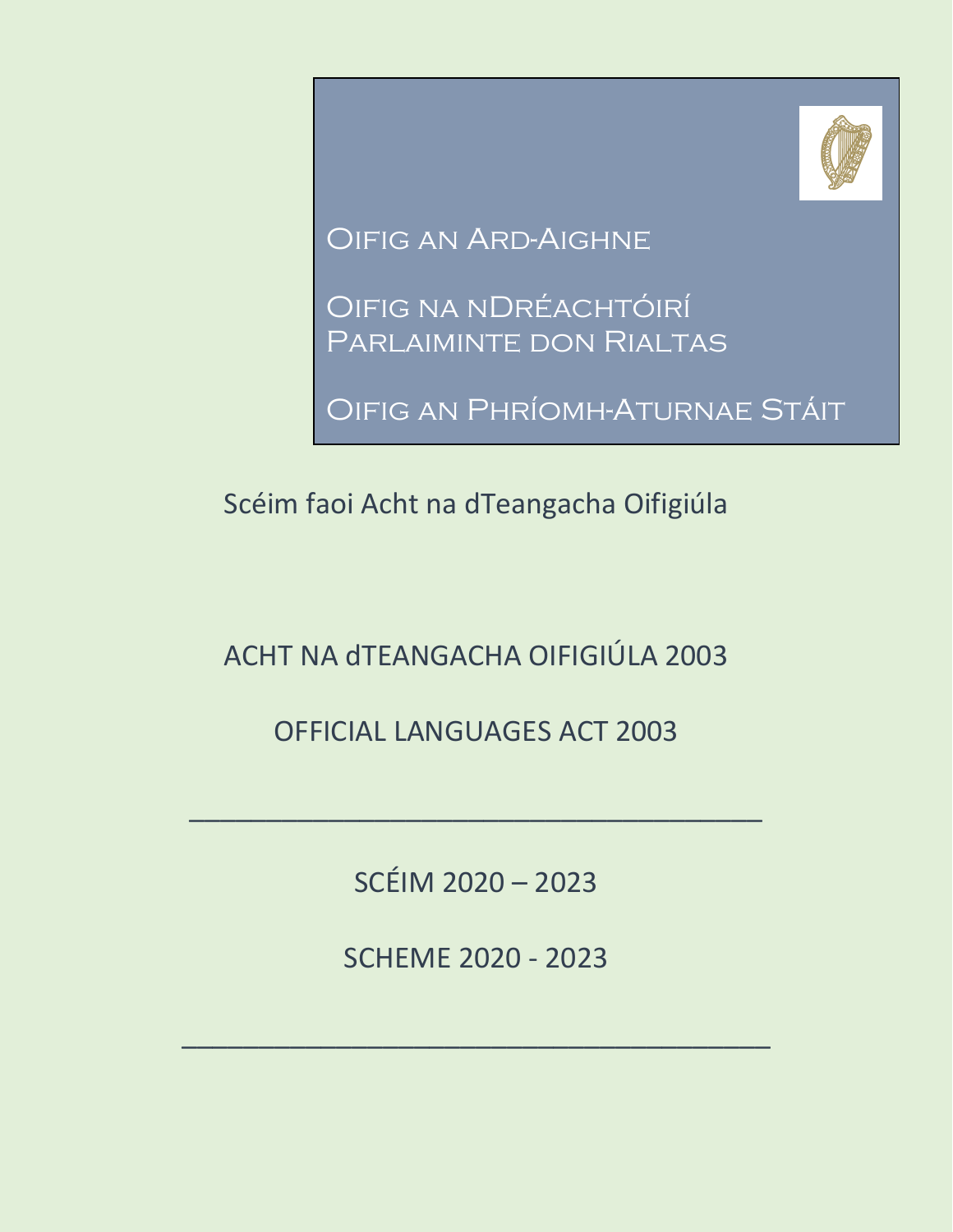# CLÁR NA nÁBHAR

| 3. Oifig an Ard-Aighne (lena n-áirítear Oifig na nDréachtóirí                                                               |
|-----------------------------------------------------------------------------------------------------------------------------|
|                                                                                                                             |
|                                                                                                                             |
| 6. Seirbhísí atá le cur ar fáil sa Dá Theanga nó i nGaeilge agus<br>Feabhsú ar Sheirbhísí atá le cur ar fáil i nGaeilge  18 |
|                                                                                                                             |
|                                                                                                                             |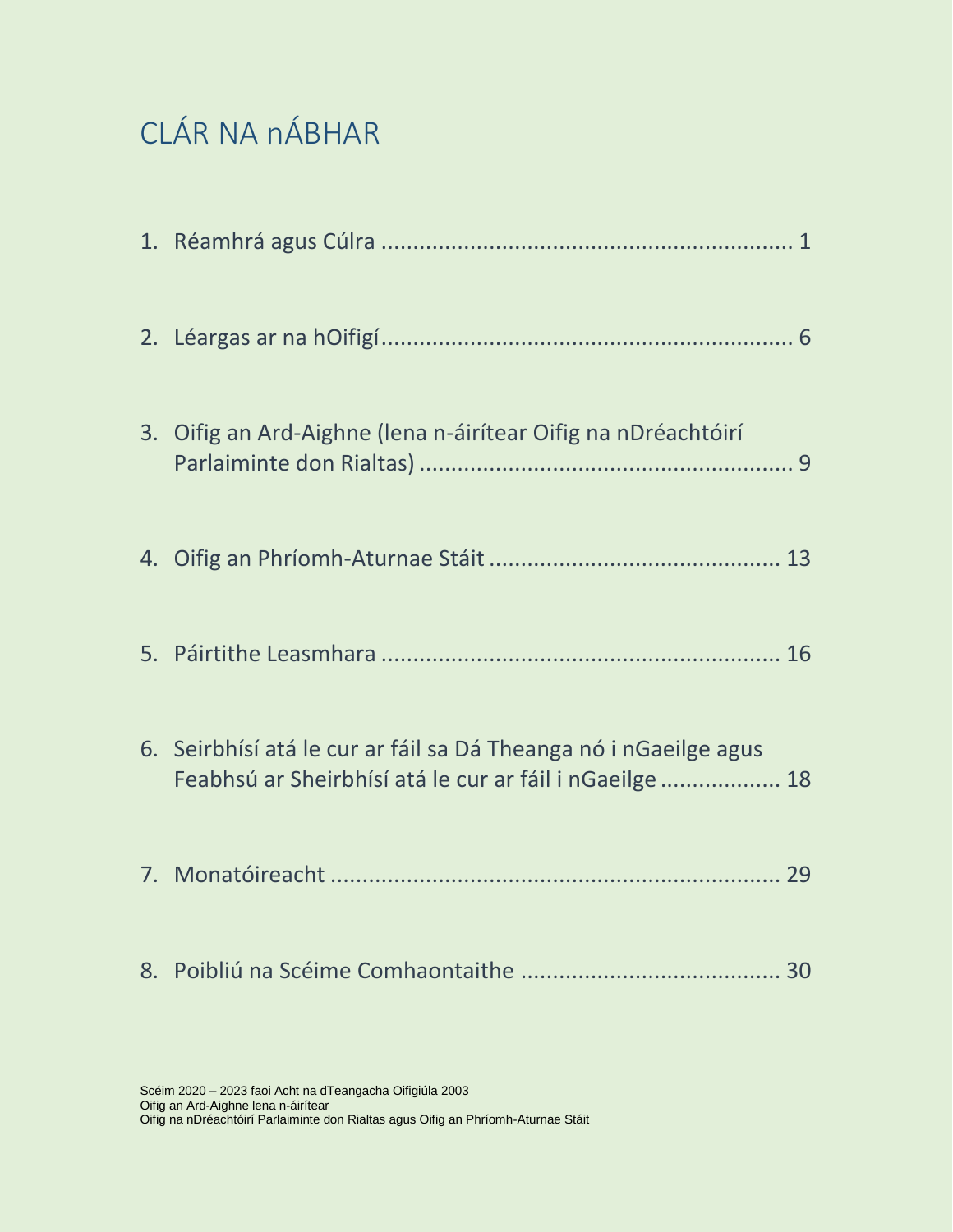### 1. Réamhrá agus Cúlra

Is í Oifig an Ard-Aighne (OAA), thar ceann a trí comhoifig (lena náirítear Oifig na nDréachtóirí Parlaiminte don Rialtas (ODP) agus Oifig an Phríomh-Aturnae Stáit (OPAS)), a d'ullmhaigh an Scéim seo, an ceathrú Scéim Gaeilge, faoi Alt 15 d'Acht na dTeangacha Oifigiúla 2003 ("an tAcht"). Foráiltear san Acht go n-ullmhóidh comhlachtaí poiblí Scéim reachtúil ina sonraítear na seirbhísí a sholáthróidh siad:

- trí mheán na Gaeilge;
- trí mheán an Bhéarla; agus
- **•** trí mheán na Gaeilge agus an Bhéarla;

agus na bearta a ghlacfar chun a chinntiú go ndéanfar seirbhís ar bith nach soláthraíonn an comhlacht trí mheán na Gaeilge a sholáthar amhlaidh laistigh d'amscála comhaontaithe.

Tugtar "na hOifigí" anseo ina dhiaidh seo ar OAA, ODP agus OPAS.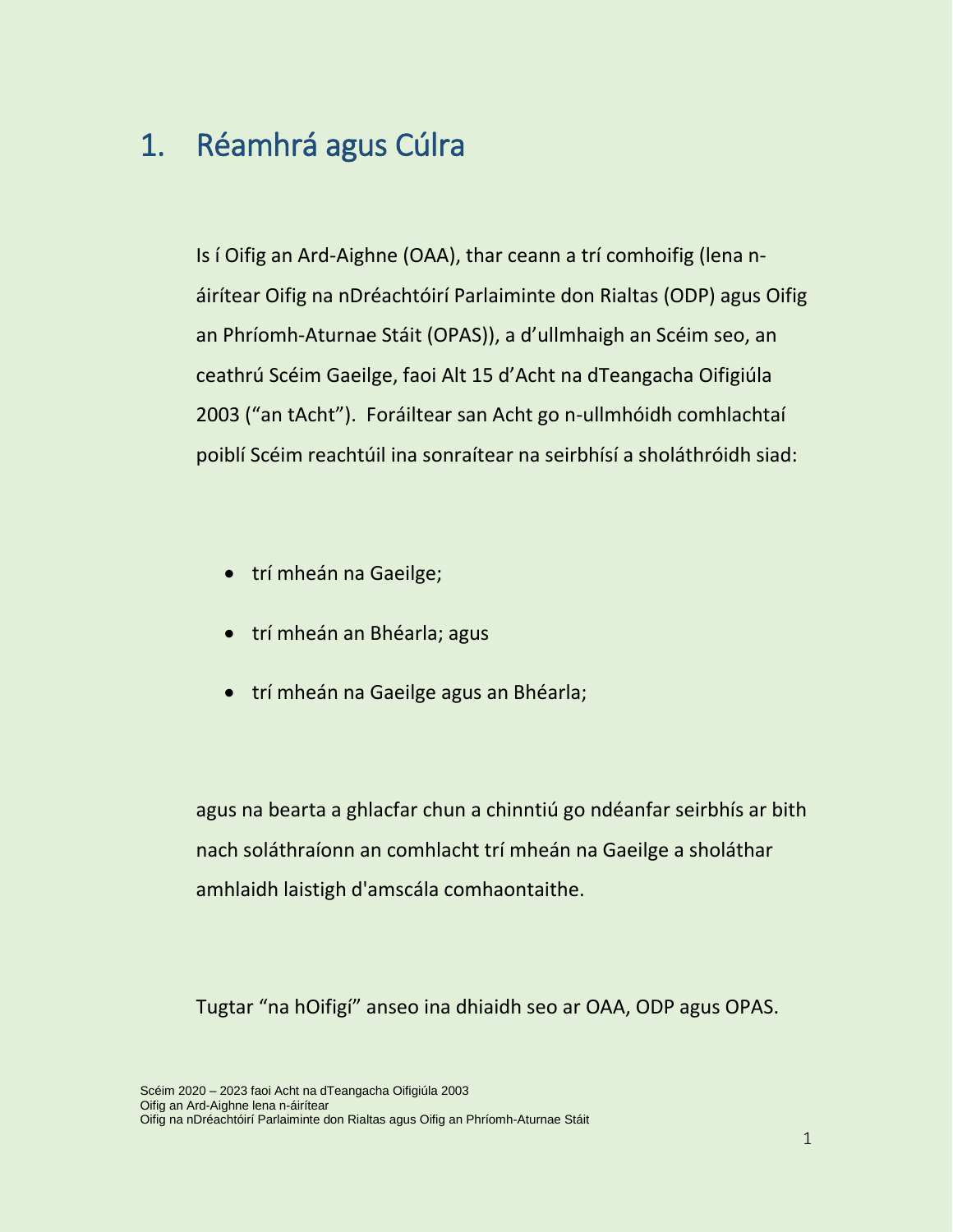Mar gheall ar an bprionsabal um scaradh cumhachtaí, tá sé tábhachtach a thabhairt ar aird **nach** gcuireann an tArd-Aighne comhairle dlí ar na brainsí eile Rialtais, is é sin le rá, an tUachtarán ná na brainsí reachtacha agus breithiúnacha. Tá sé tábhachtach a thabhairt ar aird freisin nach gcuireann an tArd-Aighne ná foirne na nOifigí comhairle dlí ar dhaoine den phobal ná nach dtugann siad faoi aon taighde dlí thar a gceann. Ba chóir do dhaoine den phobal ar mian leo comhairle dlí a iarraidh dul i gcomhairle lena gcuid comhairleoirí féin. I dtaca le Caingne Insteora, dírímid d'aird ar an bhfaisnéis atá ar [láithreán gréasáin OAA](http://www.attorneygeneral.ie/) ar a bhfuil sonraí ar fáil i mBéarla agus i nGaeilge araon.

### 1.1 Treoirlínte maidir le Scéim a Ullmhú

Rinneadh an Scéim seo a dhréachtú agus aird á tabhairt ar na treoirlínte a fhoráiltear in Alt 12 den Acht agus ar chomhairle ón Roinn Cultúir, Oidhreachta agus Gaeltachta.

Faoi Alt 13 den Acht, d'fhoilsigh na hOifigí fógra ar láithreán gréasáin Oifig an Ard-Aighne agus ar láithreán gréasáin Tuairisc.ie an 27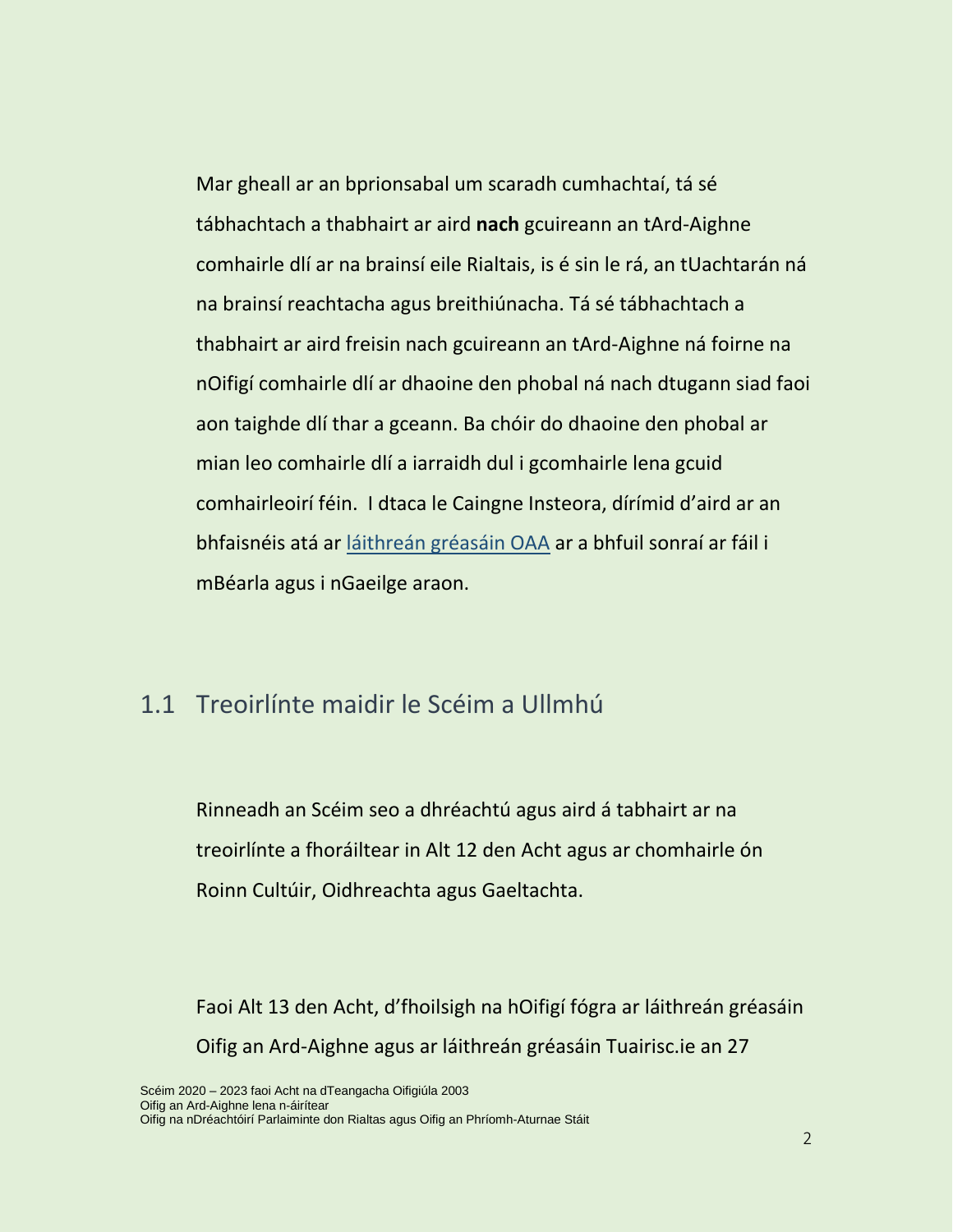Samhain 2018, ag lorg uiríoll ó pháirtithe leasmhara maidir le hullmhú na dréacht-Scéime. Socraíodh an 31 Nollaig 2018 mar an dáta deiridh a nglacfaí le haighneachtaí ó pháirtithe leasmhara. Glacadh na haighneachtaí sin san áireamh nuair a bhí an Scéim seo á hullmhú, mar aon le tuairimí agus moltaí ón bhfoireann sna hOifigí. Is mór ag na hOifigí an t-am agus an dua a chaith gach duine a bhí bainteach leis an bpróiseas sin.

### 1.2 Ábhar Scéim 2020 – 2023

Faoin Scéim seo, cuirtear leis an dul chun cinn a rinneadh maidir le seirbhísí a sholáthar i nGaeilge faoin chéad trí Scéim Gaeilge a cuireadh i bhfeidhm. Faoin chéad trí Scéim, rinneadh gealltanais chuimsitheacha maidir le leibhéal na seirbhíse Gaeilge a fheabhsú, agus comhlíonadh na gealltanais sin ar fad.

Áirítear orthu sin an tsuntasacht chéanna a thabhairt don leagan Gaeilge agus an leagan Béarla ar láithreáin gréasáin na nOifigí, agus freagra i nGaeilge a thabhairt ar chomhfhreagras a fhaightear as Gaeilge. Más amhlaidh go ndéantar imeachtaí dlí a thionscnamh as Gaeilge, sanntar an cás chuig baill foirne dlí in OAA agus OPAS atá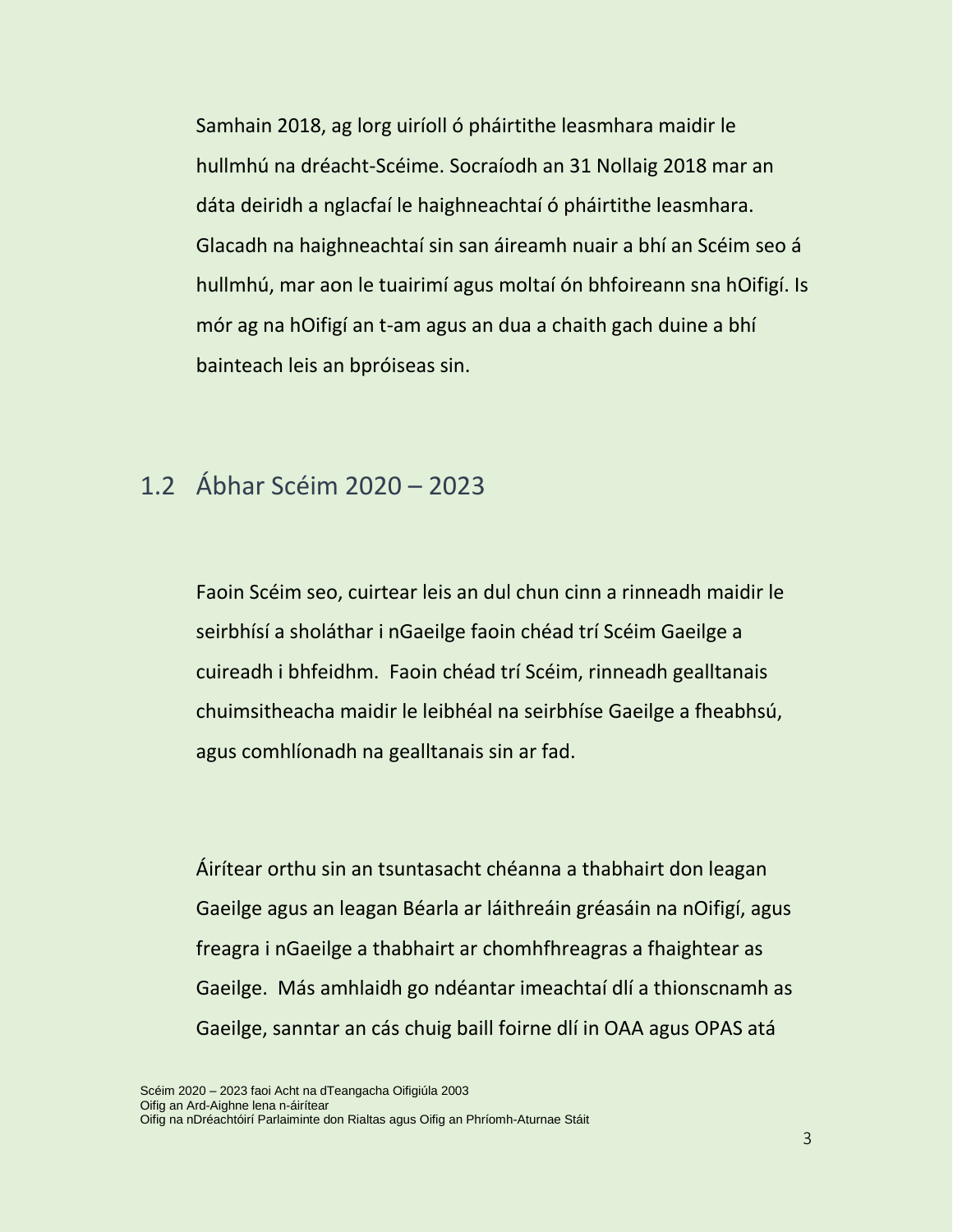inniúil i nGaeilge agus ainmneoidh an tArd-Aighne abhcóide atá líofa i nGaeilge chun feidhmiú don Stát. Chomh maith leis sin, tomhaiseann na hOifigí go leanúnach leibhéal éilimh ar sheirbhísí Gaeilge ó chliaint agus ó chustaiméirí agus cuireann siad bearta breise i bhfeidhm lena chinntiú go bhfuil acmhainní leordhóthanacha ar fáil chun freastal ar na héilimh sin. Rinne Oifig an Choimisinéara Teanga meastóireacht chomh maith ar scéimeanna a bhí ann roimhe seo.

Is é an cuspóir atá ag an gceathrú Scéim seo leanúint leis na gealltanais a leagadh amach sa chéad trí Scéim a chomhlíonadh agus an leibhéal seirbhíse a fheabhsú thar thréimhse Scéim 2020 – 2023, nuair is féidir. Sainaithnítear i gCaibidil 6 den Scéim na réimsí a bhféadfaí seirbhísí a sholáthraíonn na hOifigí i nGaeilge a fheabhsú amach anseo.

Is ar an gCoiste/Bord Bainistíochta áitiúil agus ar an gComhchoiste Comhairleach Bainistíochta OAA/OPAS Príomhúil laistigh de na hOifigí a bheidh an fhreagracht maidir le monatóireacht agus athbhreithniú na Scéime.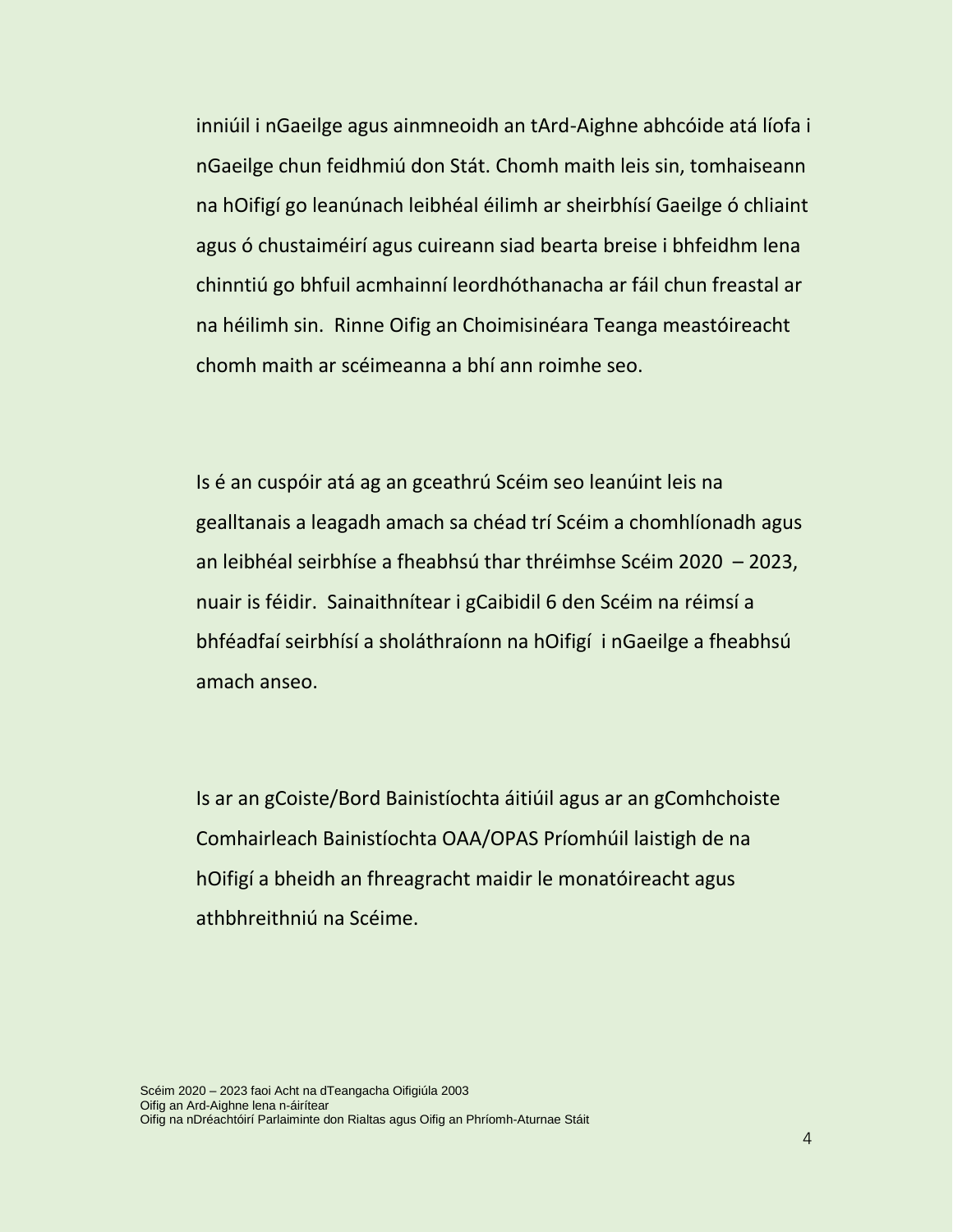Áirítear leis an Scéim freisin gealltanas chun measúnú leanúnach a dhéanamh ar leibhéal éilimh ar sheirbhísí Gaeilge agus chun a chinntiú go leanfaidh na hOifigí ag freastal ar an éileamh sin ar bhealach atá pleanáilte, comhleanúnach agus inrochtana. Thairis sin, leanfaidh na hOifigí ag tomhas líon na bhfiosruithe agus na n-iarratas ar sheirbhísí Gaeilge ar bhonn bliantúil.

#### 1.3 Dáta Tosaithe na Scéime

Tá an Scéim seo daingnithe ag an Aire Cultúir, Oidhreachta agus Gaeltachta. Beidh feidhm ag an Scéim ón 01 Feabhra 2020 agus beidh sí i bhfeidhm go ceann tréimhse 3 bliana ón dáta sin nó go ndaingneoidh an tAire Scéim nua de bhun Alt 15 den Acht, cibé acu ceann is déanaí.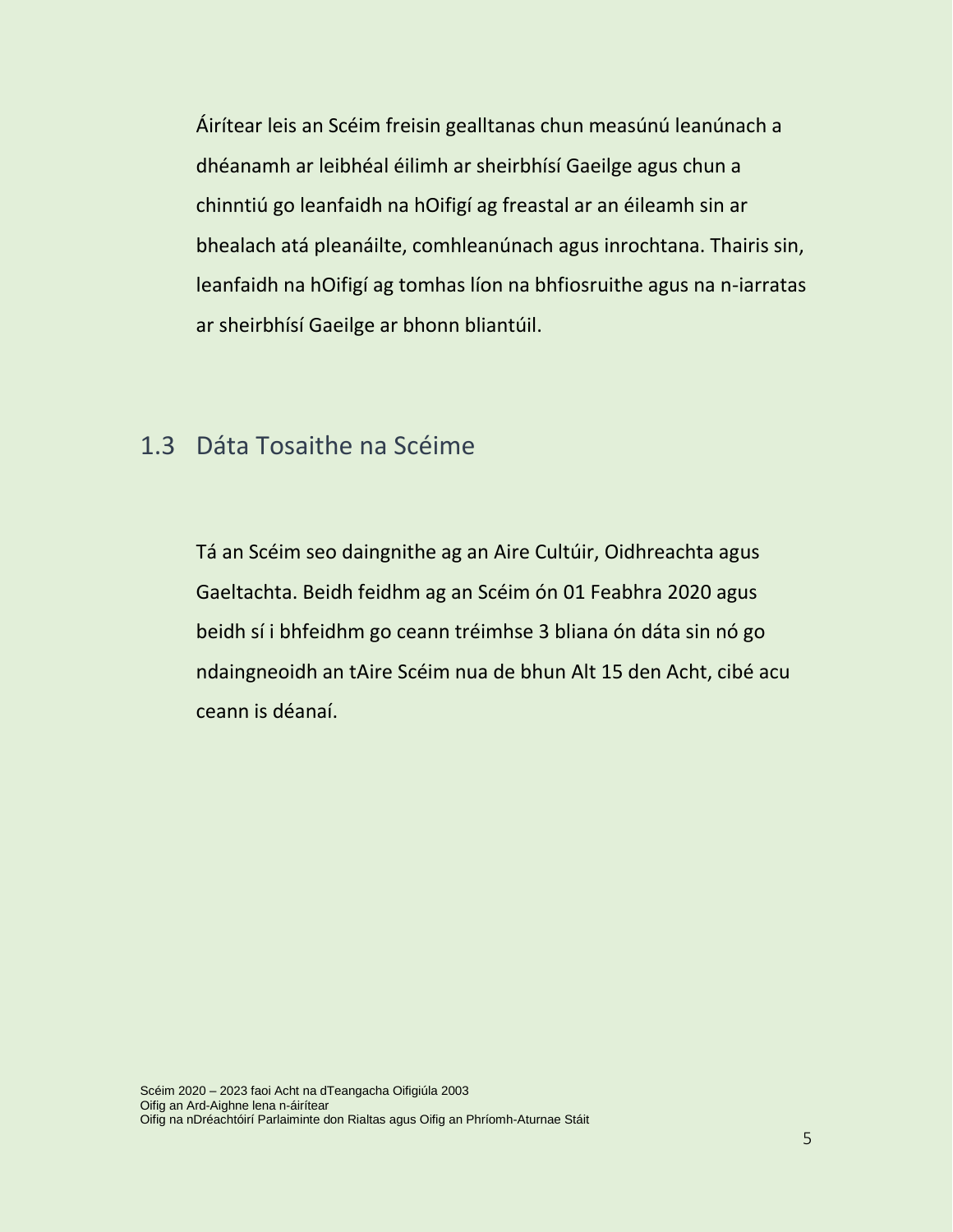# <span id="page-7-0"></span>2. Léargas ar na hOifigí

#### 2.1 Ról an Ard-Aighne

Sainmhínítear ról an Ard-Aighne in Airteagal 30 den Bhunreacht mar "comhairleach don Rialtas i gcúrsaí dlí agus tuairimí dlí". Tá feidhmeanna, cumhachtaí agus dualgais an Ard-Aighne le fáil sa Bhunreacht, sa reachtaíocht (alt 6 den Acht Airí agus Rúnaithe, 1924 go príomha), sa tionól bunreachtúil agus i gcinntí breithiúnacha arna seachadadh roimh bhunú an Stáit agus ina dhiaidh sin. De bhua an naoú cuid den sceideal a ghabhann leis an Acht thuasluaite, tá smacht agus freagracht ag an Ard-Aighne ar Oifig na nDréachtóirí Parlaiminte don Rialtas agus Oifig an Phríomh-Aturnae Stáit.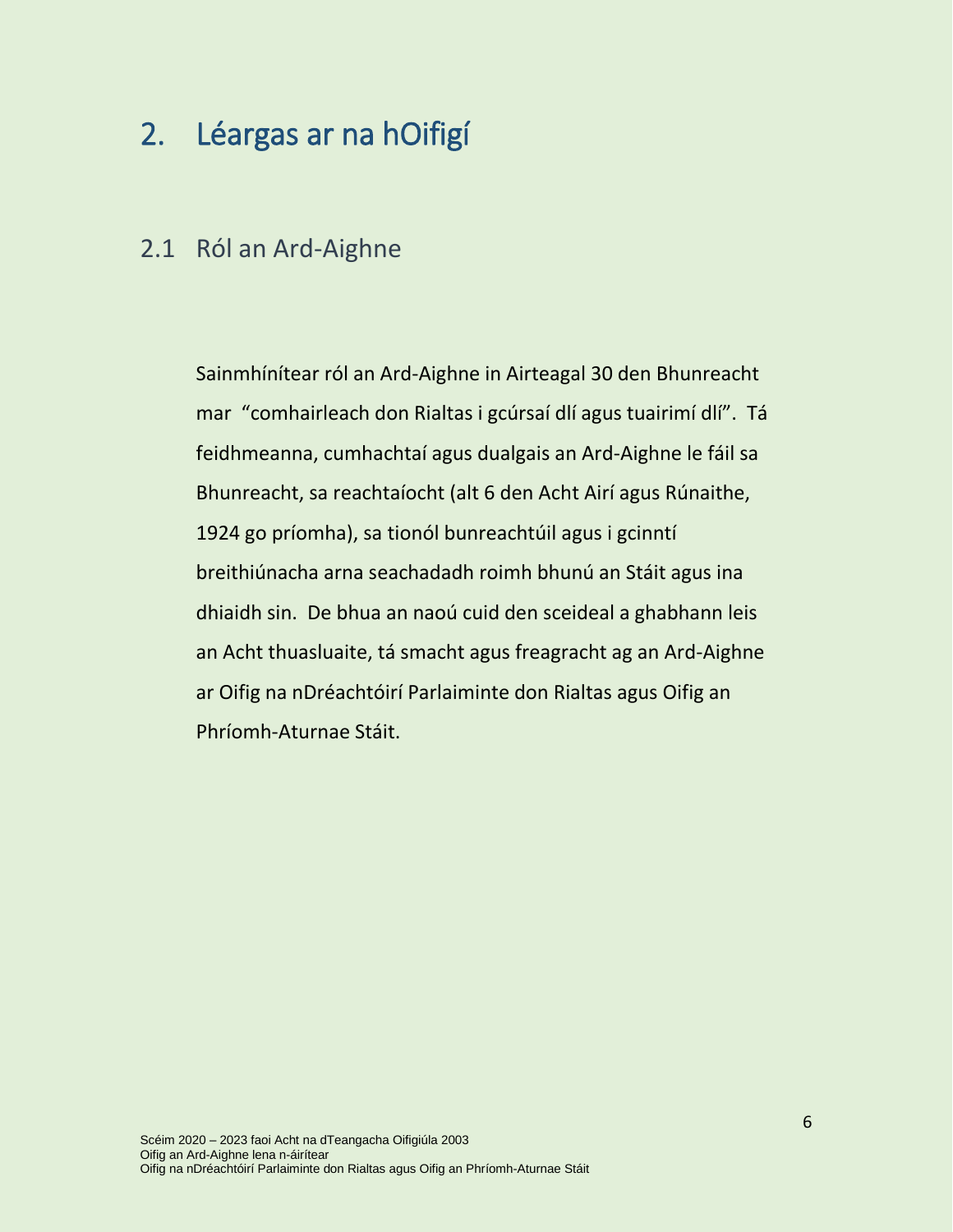### 2.2 Róil agus Feidhmeanna na nOifigí

Sonraítear i Ráiteas Straitéise na nOifigí 2016 – 2019 gurb é misean Oifig an Ard-Aighne:-

*"An caighdeán is airde seirbhísí gairmiúla dlí a sholáthar don Rialtas, do Ranna agus d'Oifigí ar bhonn chomh tíosach agus chomh héifeachtach agus is féidir, chomh maith le tacaíocht a thabhairt do chomhlíonadh riail an dlí."*

Is iad príomhróil na nOifigí:

- tacaíocht agus comhairle a thabhairt don Ard-Aighne chun dualgais na hoifige sin a chomhlíonadh;
- seirbhísí dlí gairmiúla ar an gcaighdeán is airde a sholáthar don Rialtas, do Ranna agus d'Oifigí;
- reachtaíocht a dhréachtú;
- seirbhísí dlíthíochta a sholáthar;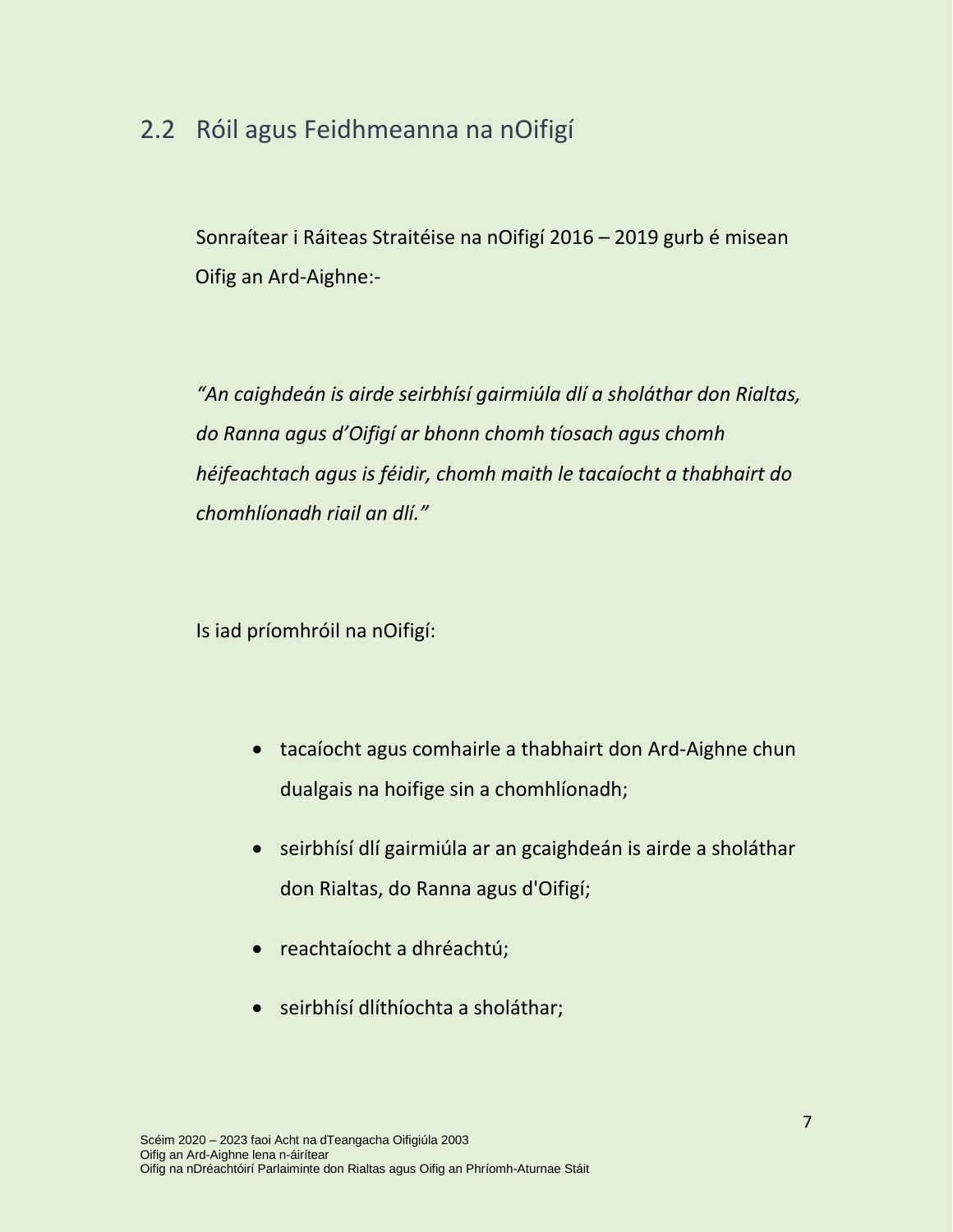- cur le seirbhís éifeachtach phoiblí trí chomhordú ar sheirbhísí dlí an Stáit a spreagadh agus a bheith páirteach ann;
- a chinntiú go gcuirtear seirbhísí dlí ar fáil ar bhonn éifeachtach don Rialtas, Ranna, agus Oifigí, agus go mbíonn caidreamh oibre torthúil ag an Oifig seo leo, agus aird ar an gClár um Athchóiriú na Seirbhíse Poiblí agus, go háirithe, prionsabail na Seirbhíse Ardchaighdeáin do Chustaiméirí.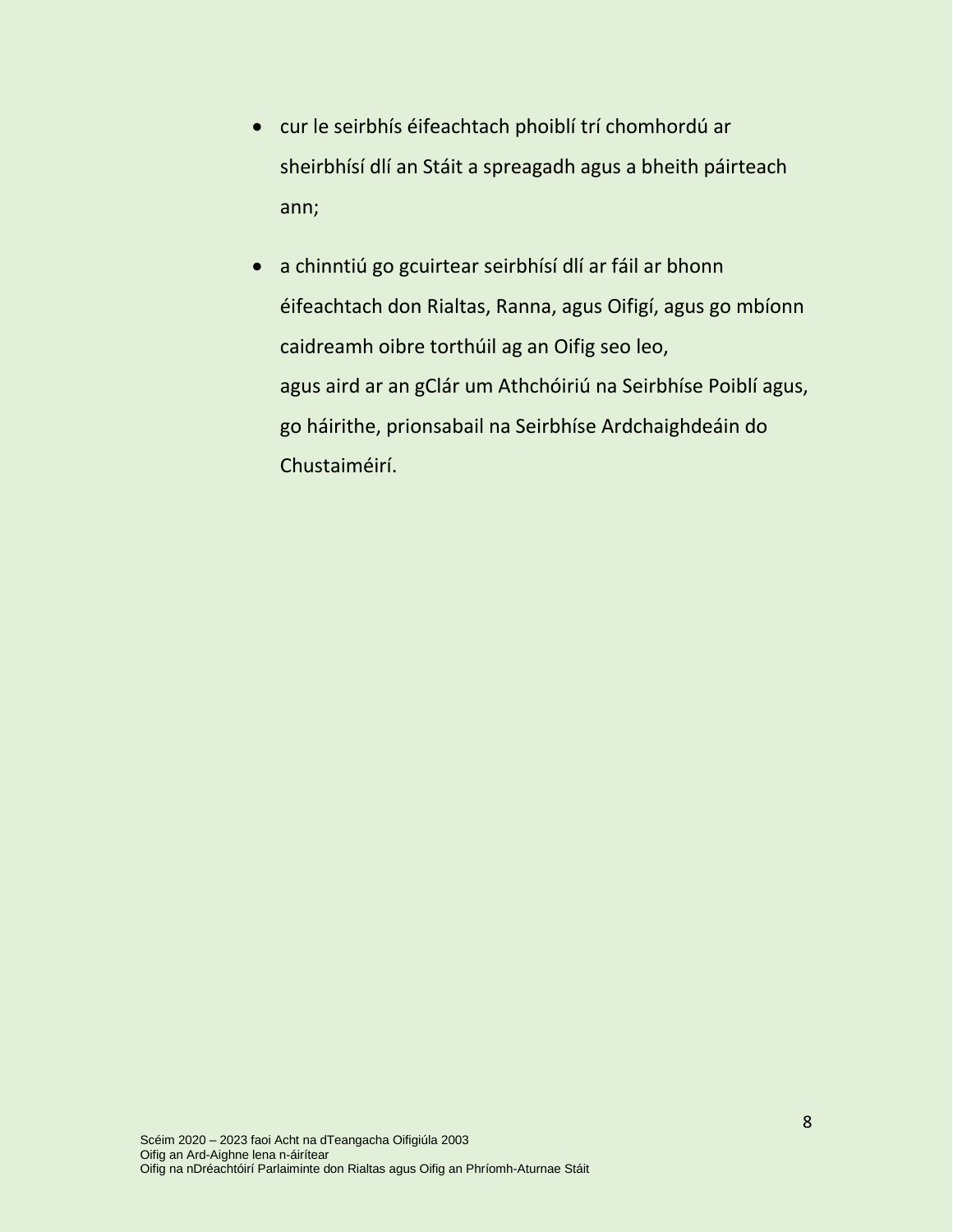# <span id="page-10-0"></span>3. Oifig an Ard-Aighne (lena n-áirítear Oifig na nDréachtóirí Parlaiminte don Rialtas)

#### 3.1 Na hAbhcóidí Comhairleacha

Tá taobh Abhcóidí Comhairleacha na hOifige roinnte ina chúig ghrúpa lena gclúdaítear na sainréimsí dlí go léir. Tá sé comhdhéanta d'abhcóidí agus aturnaetha (Abhcóidí Comhairleacha) a ndéanann gach duine acu speisialtóireacht i sainréimsí éagsúla dlí. Tá bainisteoir grúpa a bhfuil céim aige nó aici nach ísle ná Rúnaí Cúnta nó a coibhéis i gceannas ar gach grúpa ar leith. Is é an príomhdhualgas atá ar thaobh Abhcóidí Comhairleacha na hOifige cuidiú chun feidhmeanna agus dualgais an Ard-Aighne a chomhlíonadh. Tacaíonn foireann cléireachais thiomnaithe le gach grúpa, agus tá an fhoireann sin eolach ar ghnó an ghrúpa. Clúdaítear réimse fairsing ábhar, ach baineann na gníomhaíochtaí féin le trí réimse feidhmiúcháin, is iad sin:

- comhairle a sholáthar;
- dlíthíocht a stiúradh;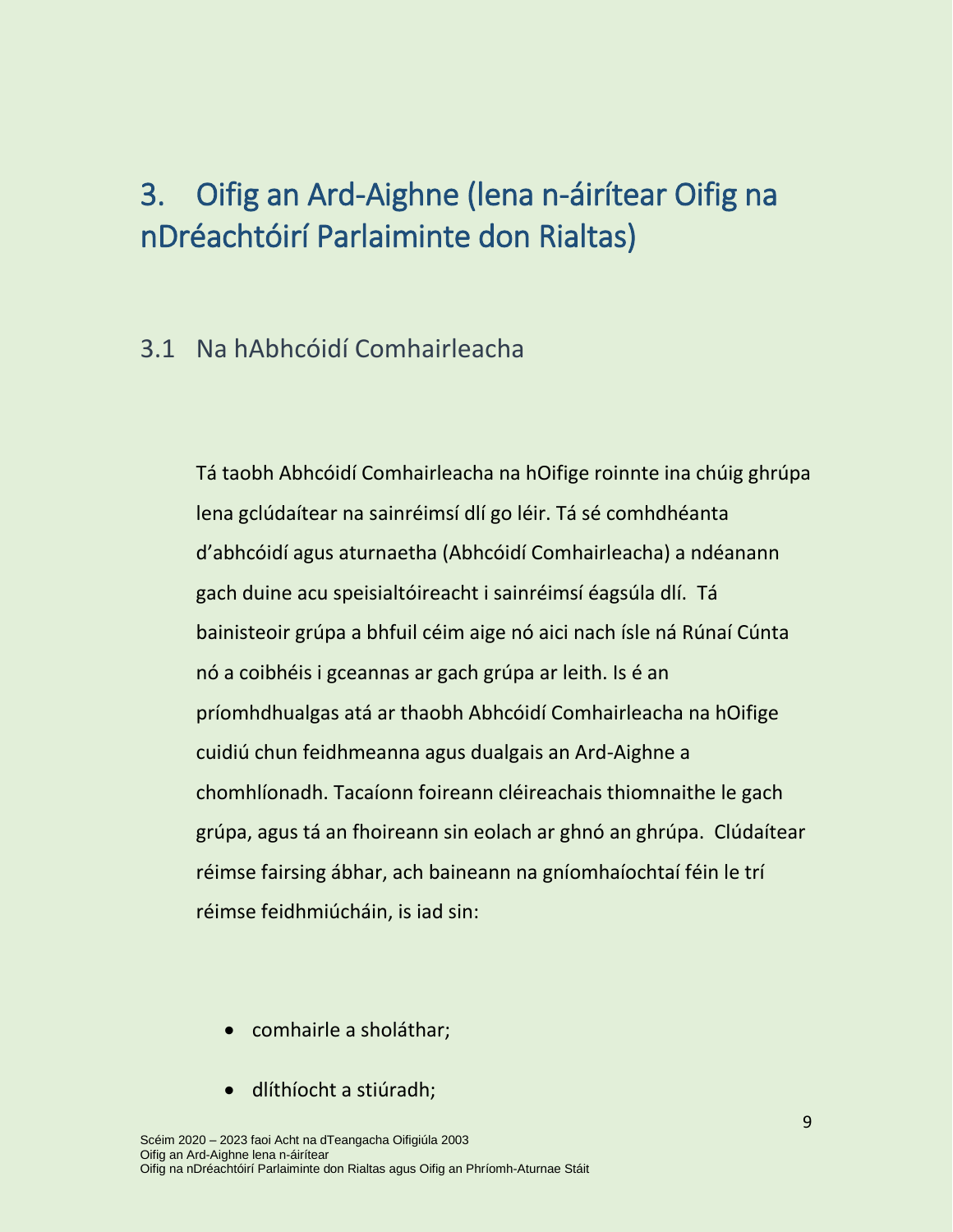bainteach le seirbhís dréachtaithe dlíthíochta a sholáthar do Ranna Rialtais.

Tá roinnt Abhcóidí Comhairleacha (agus Aturnaetha ó OPAS) ar iasacht ag Ranna Rialtais, agus ag Buanionadaíocht na hÉireann chuig an Aontas Eorpach. Socraíodh roinnt socrúchán le hinstitiúidí eile thar lear freisin.

#### 3.2 Dréachtóirí Parlaiminte

Cuimsíonn Oifig na nDréachtóirí Parlaiminte don Rialtas (ODP) foireann saindlíodóirí atá oilte ar leibhéal ard i ndisciplín dréachtaithe na reachtaíochta. Is é cuspóir ODP sainseirbhís ghairmiúil dréachtaithe reachtaíochta éifeachtach agus ar ardchaighdeán a chur ar fáil don Rialtas.

Is í príomhobair an ODP Billí Rialtais a dhréachtú lena gcur faoi bhráid Thithe an Oireachtais, leasuithe Rialtais ar Bhillí Chomhaltaí Príobháideacha a dhréachtú agus reachtaíocht thánaisteach a dhréachtú, de réir mar is cuí, do Ranna nó Oifigí Rialtais, lena n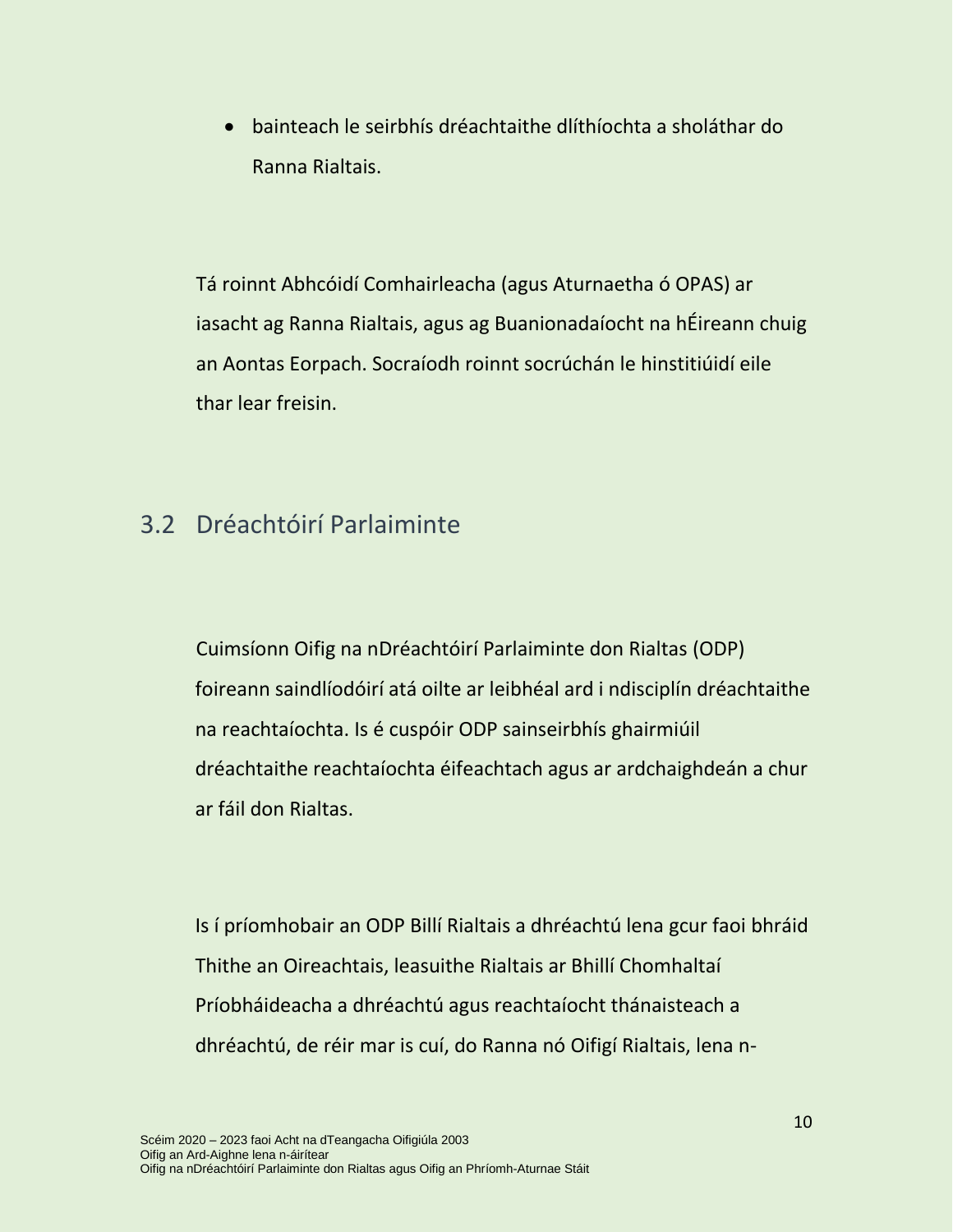áirítear ionstraimí lena ndéantar reachtaíocht an AE a thrasuí ina dlí baile faoi Achtanna na gComhphobal Eorpach 1972 - 2012.

Is é an Príomh-Dhréachtóir Parlaiminte ceann an ODP, agus, laistigh d'Oifig an Ard-Aighne, is ar an té sin atá an fhreagracht fhoriomlán maidir leis na seirbhísí dréachtaithe reachtaíochta a sholáthraíonn sí.

Tá ODP eagraithe ina cheithre ghrúpa, gach ceann acu freagrach as seirbhísí dréachtaithe a chur ar fáil do Ranna agus Oifigí ar leith de chuid an Rialtais. Tá bainisteoir grúpa a bhfuil céim aige nó aici nach ísle ná Rúnaí Cúnta nó a coibhéis i gceannas ar gach grúpa ar leith. Ar an mbainisteoir grúpa atá an fhreagracht bainistiú a dhéanamh ar an soláthar a dhéantar ar sheirbhísí dréachtaithe an ODP do na Ranna agus na hOifigí atá sannta don ghrúpa sin. Tacaíonn foireann cléireachais thiomnaithe le gach grúpa, agus tá an fhoireann sin eolach ar ghnó an ghrúpa.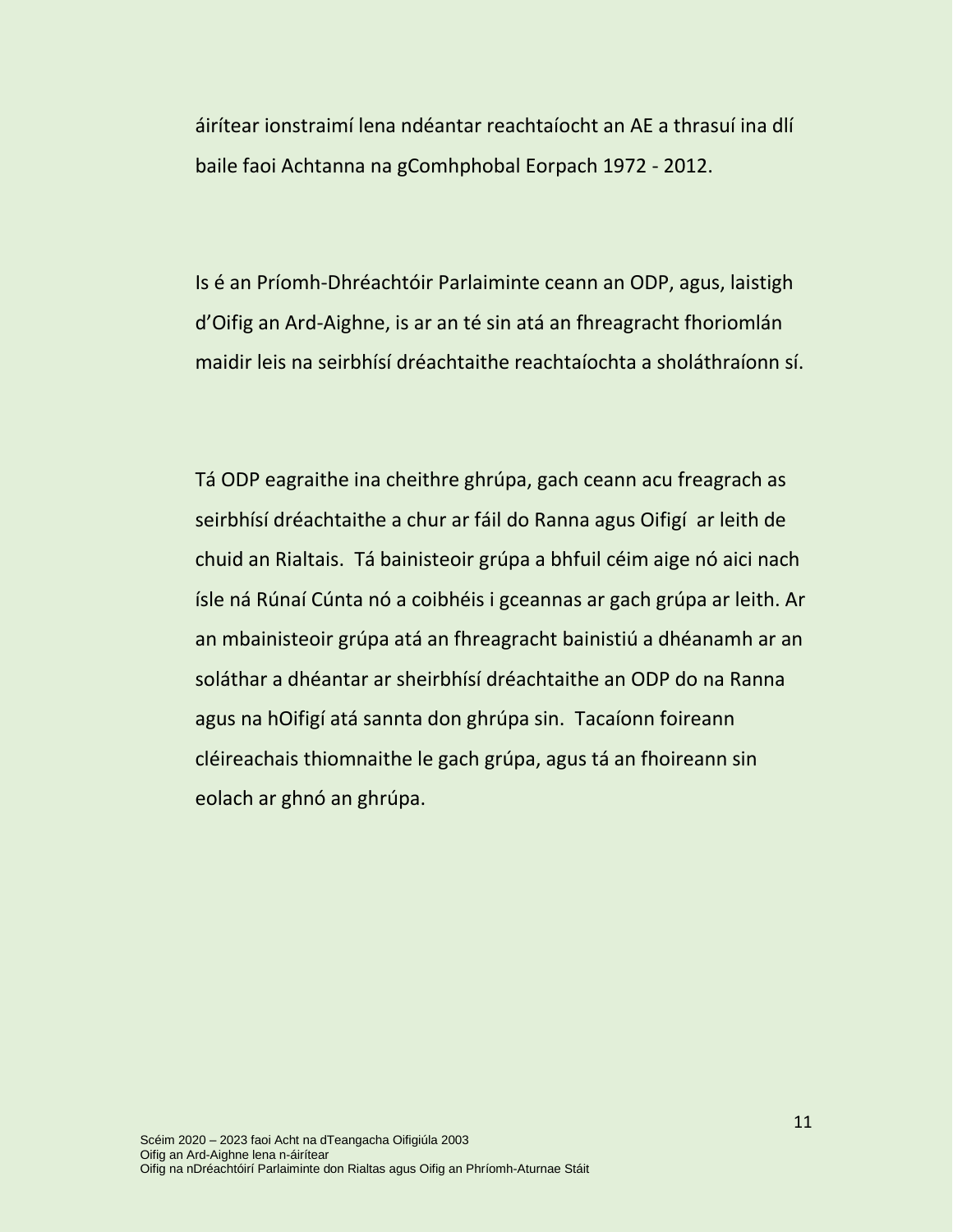### 3.3 Riarachán

Cuimsíonn an Rannán seo den OAA Aonaid thiomnaithe Ghnó a chuireann seirbhísí riaracháin agus tacaíochta ar fáil don OAA agus don ODP, lena n-áirítear:-

- Leabharlann agus Fios Gnó
- Teicneolaíocht Faisnéise agus Cumarsáide
- Acmhainní Daonna
- Airgeadas
- An Chlárlann
- Bainistiú Áiseanna
- Oifigí Príobháideacha na gCeann Oifige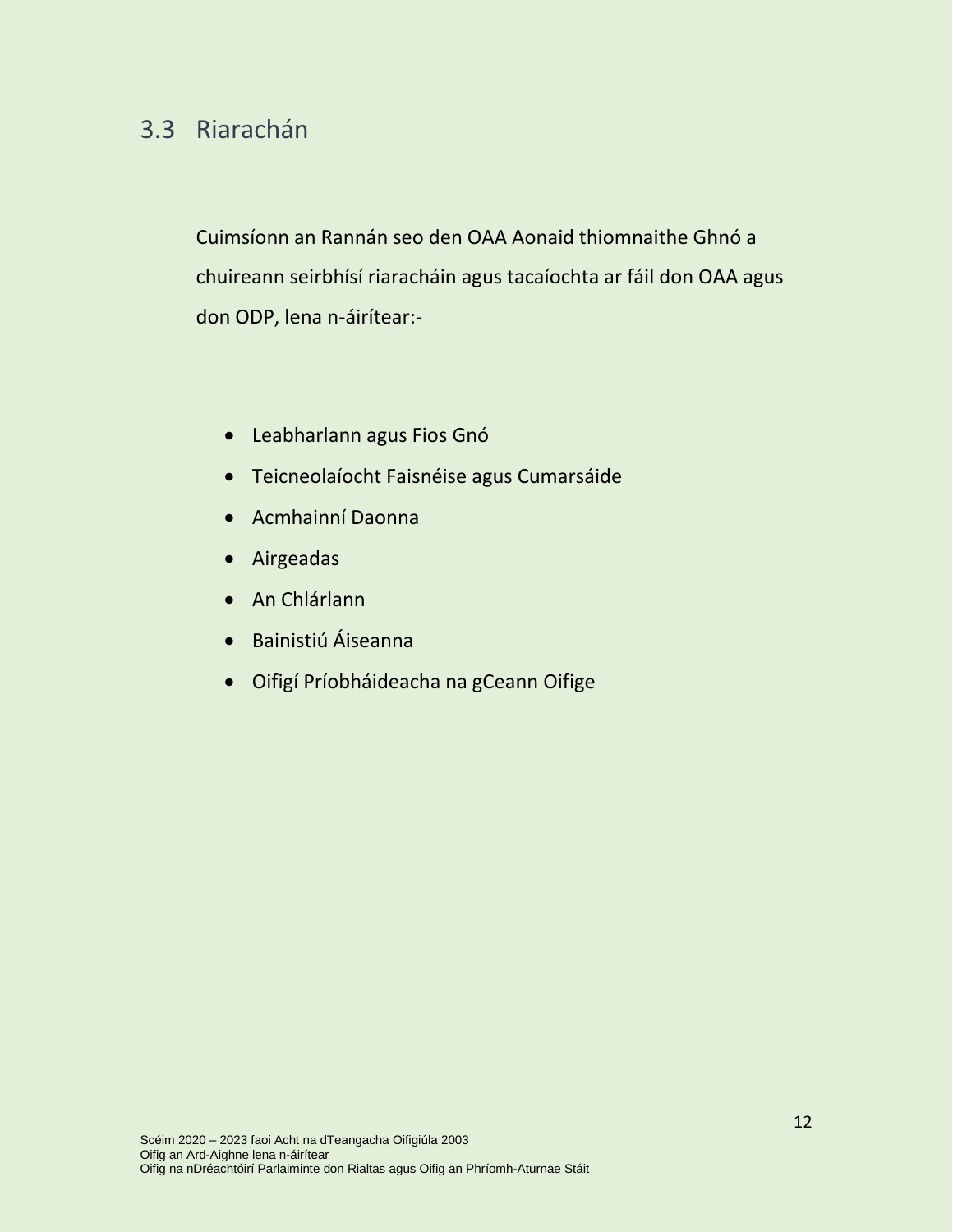### <span id="page-14-0"></span>4. Oifig an Phríomh-Aturnae Stáit

Is comhoifig d'Oifig an Ard-Aighne an OPAS agus is í an príomhsholáthraí seirbhísí aturnae í don Ard-Aighne agus do Ranna agus Oifigí Rialtais. Cuireann sí seirbhísí aturnae ar fáil freisin do Ghníomhaireachtaí eile Stáit ar leith, ach ní fheidhmíonn sí thar ceann daoine den phobal.

Áirítear ar na seirbhísí;

 Seirbhísí Dlíthíochta - ionadaíocht a dhéanamh ar an Stát i ndlíthíocht uile shibhialta i bhfóraim bhaile agus eachtracha (cúirteanna, binsí fiosrúcháin agus coimisiúin imscrúdúcháin) i gcaingne bunreachtúla, in athbhreithnithe breithiúnacha, cúrsaí tearmainn agus inimirce, eiseachadadh, iarratais ar chúnamh frithpháirteach, Barántais Ghabhála Eorpacha, ionchúisimh Airí, ábhar a bhfuil baint ag an mBiúró um Shócmhainní Coiriúla leis, ionadaíocht a dhéanamh ar Éirinn i gCúirt Bhreithiúnais an Aontais Eorpaigh, agus gach dlíthíocht eile a bhaineann le Ranna nó le hOifigí Rialtais.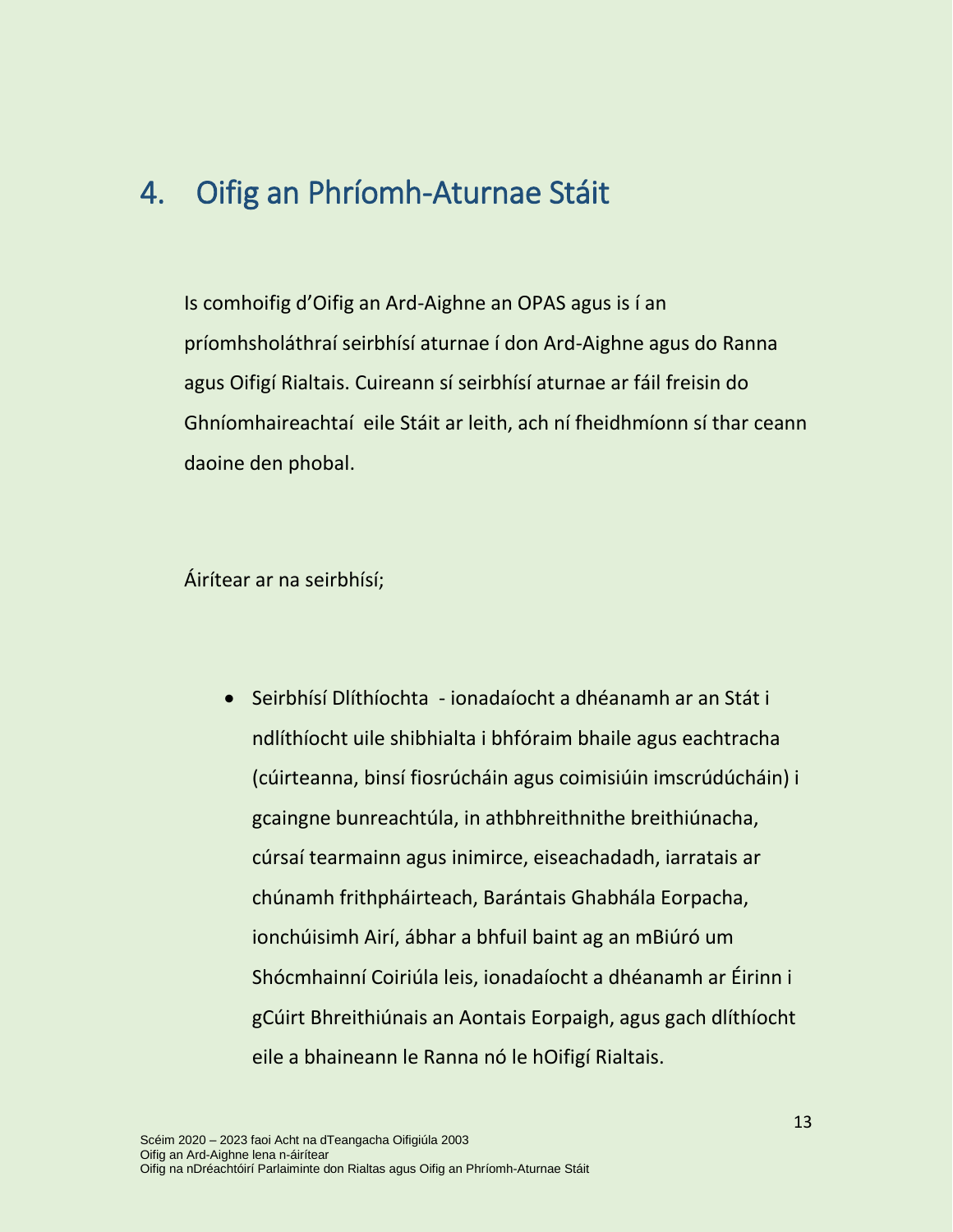- Seirbhísí Comhairleacha comhairle ghinearálta agus shonrach a sholáthar do Ranna agus Oifigí ar cliaint iad maidir le réimse cúrsaí dlí agus comhairle ó thaobh tráchtála agus comhairlí de chineál eile a sholáthar maidir le réimsí tábhachtacha den Rialtas mar soláthar poiblí (lena n-áirítear ionadaíocht a dhéanamh ar an Oifig um Sholáthar Rialtais) agus cúrsaí maoine;
- Seirbhísí Trasghníomhaíochta seirbhís chuimsitheach dlí i dtaobh tíolactha agus maoine a sholáthar do Ranna agus Oifigí ar cliaint iad; doiciméid tairisceana agus conarthaí tráchtála a idirbheartú agus a dhréachtú, chomh maith le comhairle a chur ar fáil ina dtaobh.

#### 4.1 Rannáin Dlí OPAS

Tá OPAS leagtha amach de réir cúig Rannán dlí: Rannán Dlí an Riaracháin; Rannán Dlí na Comhairle, na Tráchtála agus na Fostaíochta; an Rannán Dlíthíochta Bunreachta agus Stáit; an Rannán Dlí agus Cirt; agus Rannán na Maoine Stáit. Tá gach Rannán leagtha amach i rannóga de réir chosúlacht na hoibre nó chosúlacht na gcliant.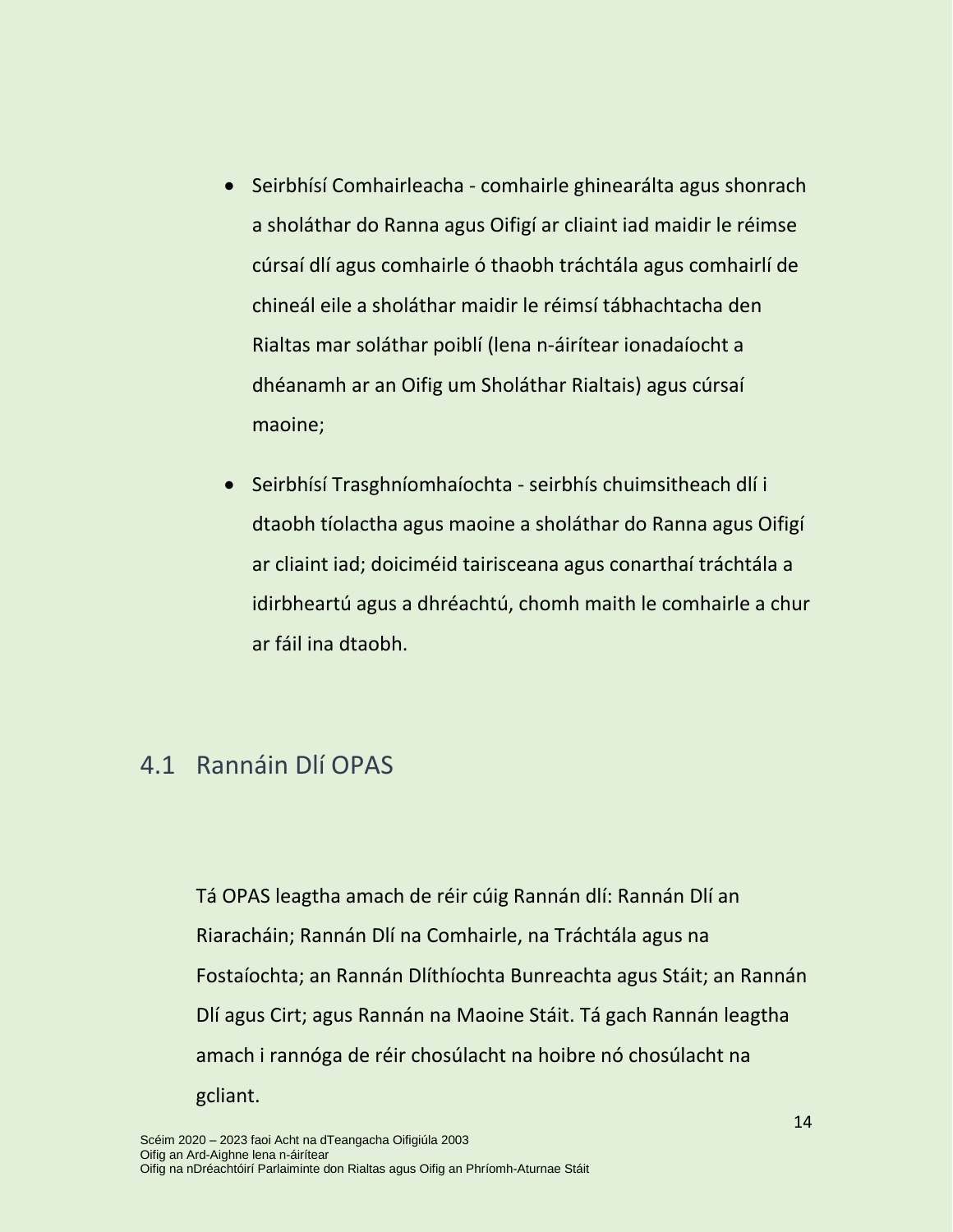### 4.2 Seirbhísí Corparáideacha OPAS

Tá an Rannán seo de OPAS comhdhéanta de rannóga tiomnaithe riaracháin a thacaíonn leis na seirbhísí corparáideacha a sholáthraíonn an OPAS agus oibleagáidí OPAS i gcomhthéacs Chlár Athchóirithe na Seirbhíse Poiblí a sholáthar. Seo a leanas na rannóga sin:-

- An Rannóg Acmhainní Daonna, a chuimsíonn an tAonad Oiliúna agus Forbartha
- An Rannóg Airgeadais agus Cuntas
- An Rannóg Teicneolaíochta Faisnéise agus Cumarsáide
- Rannóg na Seirbhísí Oifige a chuimsíonn an Chlárlann agus an tIonad Taifead
- Forbairt Eagrúcháin agus Tacaíocht Dlí, a chuimsíonn Bainistiú Faisnéise agus Eolais agus an Ceann Cléireachais
- Oifig Phríobháideach an Phríomh-Aturnae Stáit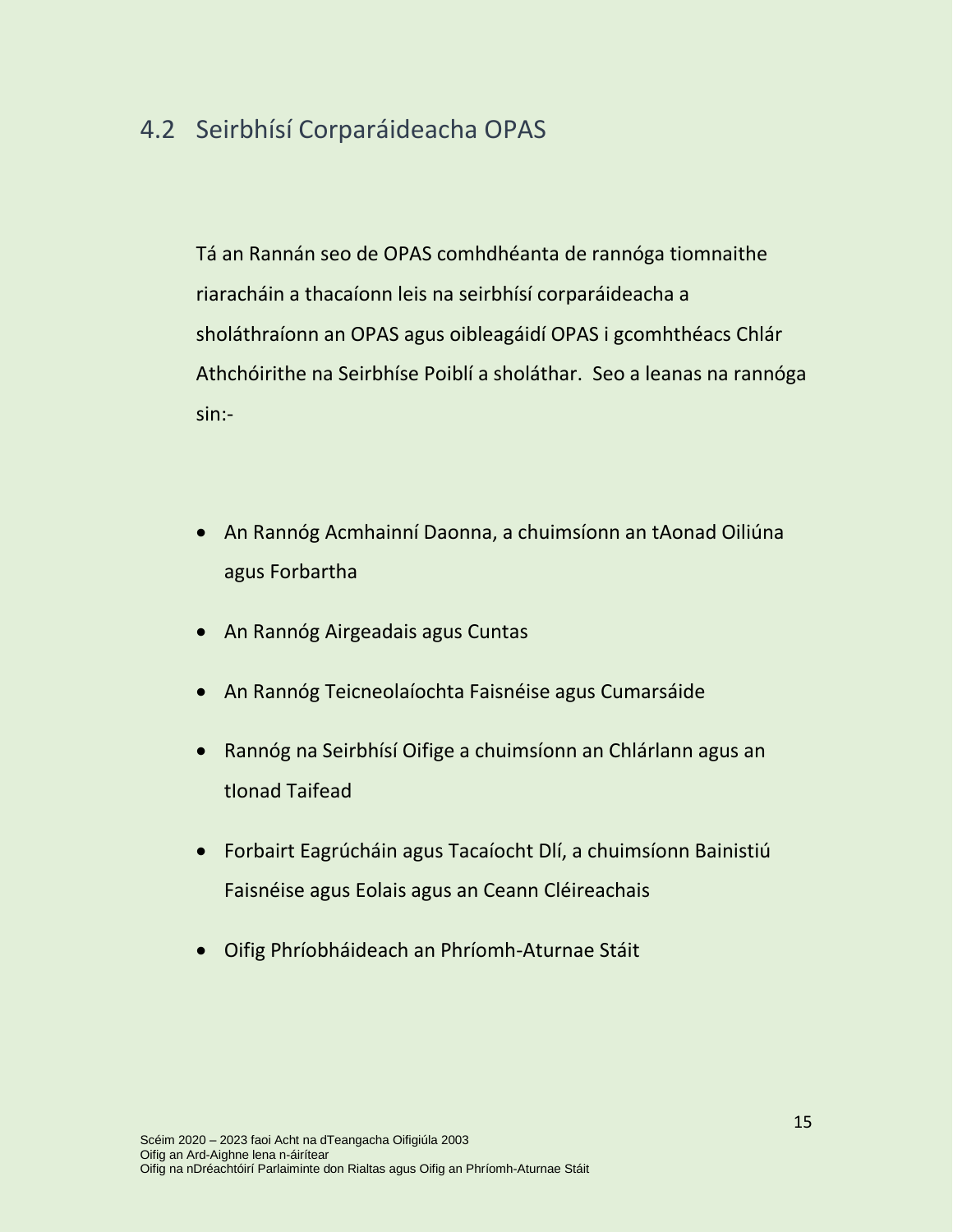# <span id="page-17-0"></span>5. Páirtithe Leasmhara

Áirítear i measc pháirtithe leasmhara na nOifigí:-

#### An Rialtas

Airí Rialtais

Ranna agus Oifigí Stáit lena n-áirítear Ranna a bhfuil Abhcóidí Comhairleacha ar iasacht acu (a iarrann agus a fhaigheann seirbhísí dlí)

Na Cúirteanna

Coiste Reachtaíochta an Rialtais

Oifig Bhillí Thithe an Oireachtais

Oifig an Phríomh-Aoire

An tArd-Reachtaire Cuntas agus Ciste

Coiste um Chuntais Phoiblí na Dála

An tSeirbhís Chúirteanna

Painéil Abhcóidí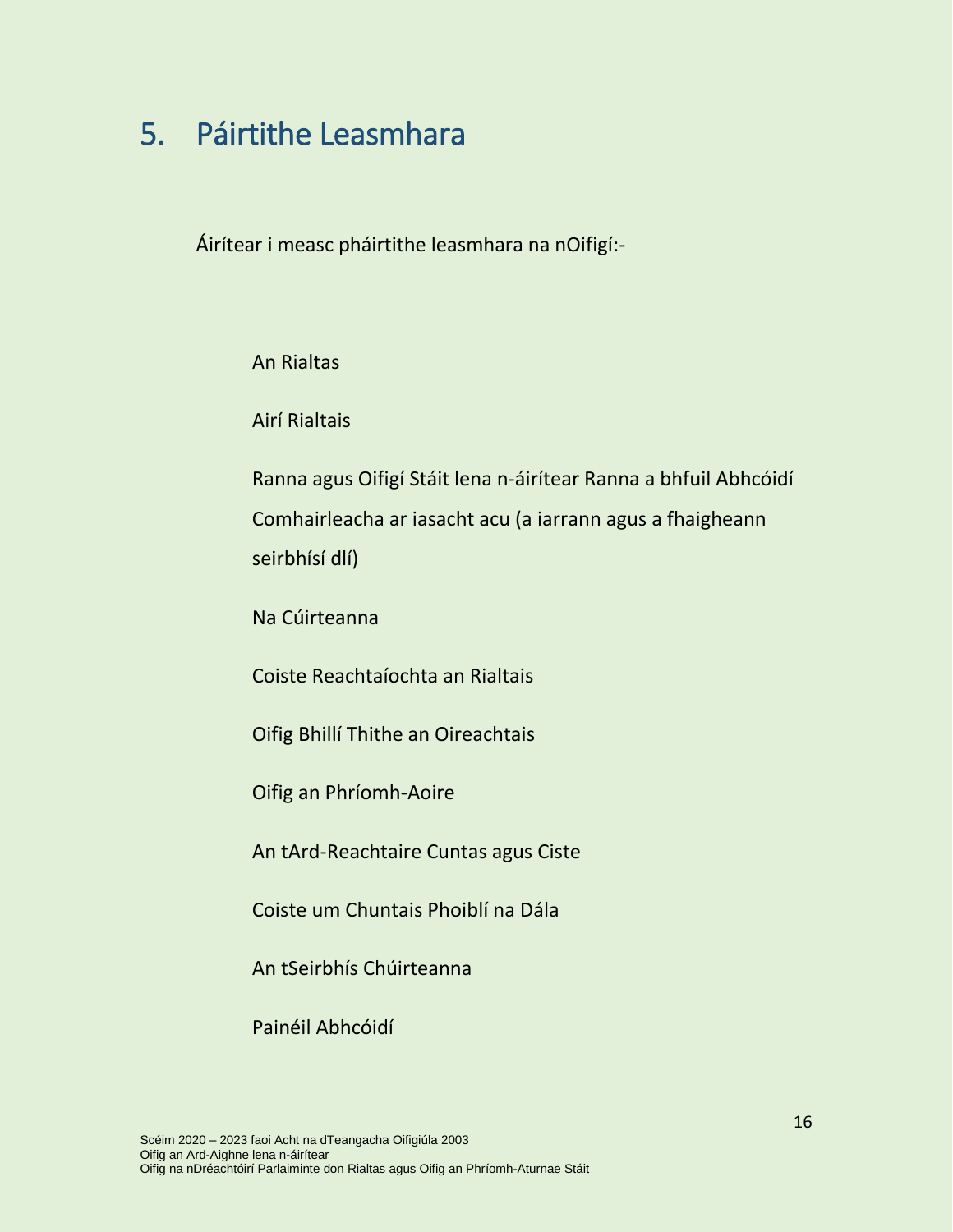### Páirtithe Leasmhara (ar lean)

Gníomhaireachtaí Tearmainn

Coistí an Oireachtais

An Stiúrthóir Ionchúiseamh Poiblí

An Coimisiún um Athchóiriú an Dlí

Oifig an Aturnae Ioncaim

Gairmeacha Dlí

An Ghníomhaireacht um Éilimh ar an Stát

Institiúidí an AE

Cúirt Bhreithiúnais an Aontais Eorpaigh

An Chúirt Eorpach um Chearta an Duine

An tSeirbhís um Cheapacháin Phoiblí

Tacaíocht Ghairmiúil Sheachtrach

An Garda Síochána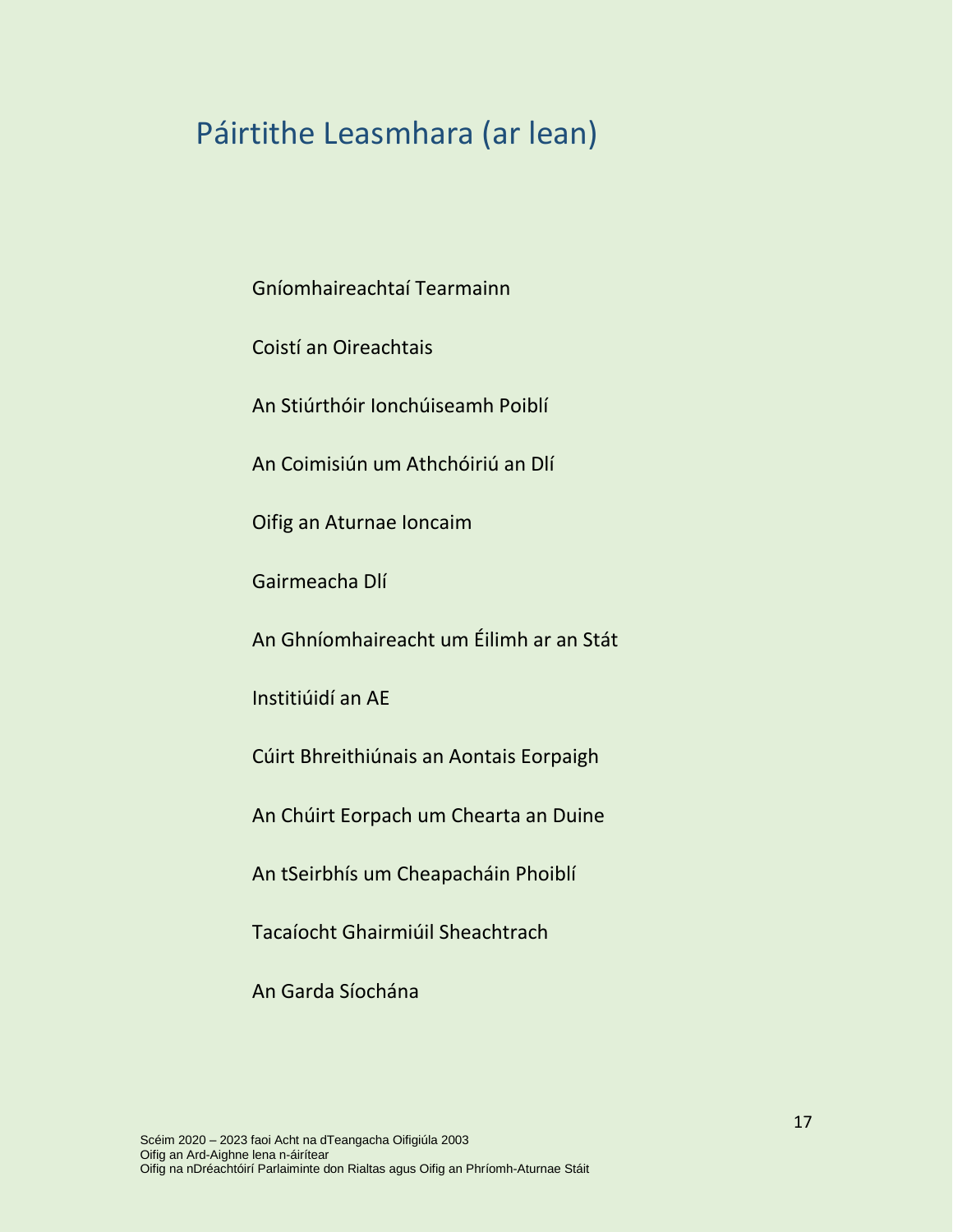# <span id="page-19-0"></span>6. Seirbhísí atá le cur ar fáil sa Dá Theanga nó i nGaeilge agus Feabhsú ar Sheirbhísí atá le cur ar fáil i nGaeilge

### 6.1 Gealltanas Ginearálta na nOifigí

Tá na hOifigí tiomanta an leibhéal seirbhíse a chuireann siad ar fáil i nGaeilge faoi láthair agus a cuireadh ar fáil le linn an chéad trí Scéim Ghaeilge a choinneáil. Ina theannta sin, tá na hOifigí tiomanta a chinntiú go mbeidh an leibhéal seirbhíse a chuirtear ar fáil do chliaint agus do chustaiméirí agus ar bhonn indíreach don phobal i gcoitinne sa dá theanga agus trí mheán na Gaeilge, leabaithe go docht i gcultúr na nOifigí le linn na tréimhse a mbeidh an ceathrú Scéim Gaeilge seo i bhfeidhm.

Beidh feidhm leis na gealltanais um chaighdeáin na seirbhísí atá glactha ag na hOifigí, mar a leagtar amach sa *Treoir Seirbhíse do Chliaint* de chuid OAA/ODP agus i b*Plean Gníomhaíochta do Chustaiméirí* OPAS agus i g*Cairteacha Custaiméirí agus Cliant* na nOifigí maidir leis na seirbhísí sin a chur ar fáil, cibé an i nGaeilge nó i mBéarla a chuirtear ar fáil iad.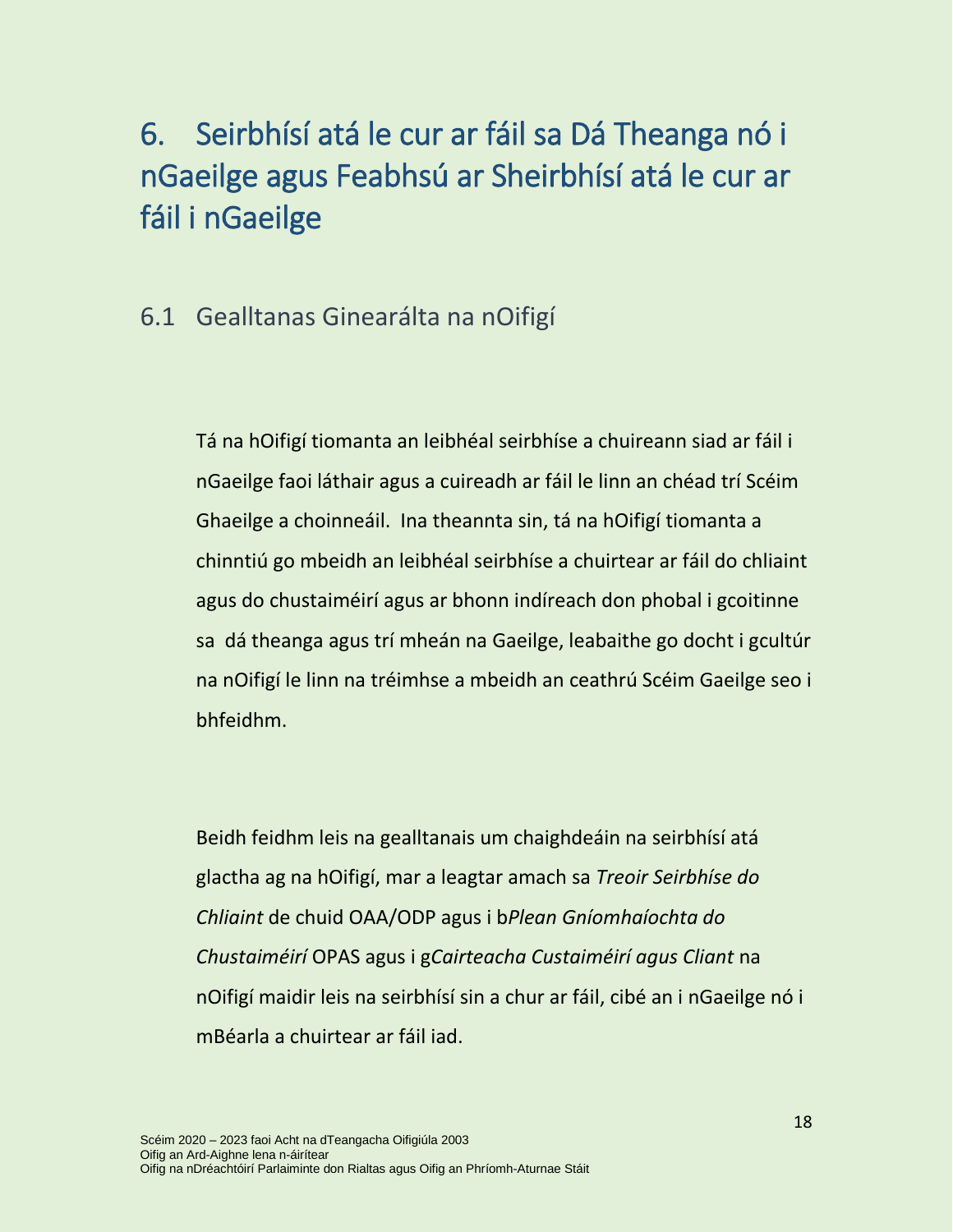Chomh maith leis na dualgais atá orthu faoi fhorálacha eile d'Acht na dTeangacha Oifigiúla 2003 a chomhlíonadh, cinnteoidh na hOifigí go leanfar leis na gealltanais seo a fhorfheidhmiú:

- leanúint le gach comhfhreagras a fhaightear i nGaeilge a fhreagairt i nGaeilge, de réir alt 9(2) den Acht;
- painéal neamhfhoirmiúil foirne a bhfuil inniúlacht i nGaeilge acu a choinneáil ar bun in OAA, a admhóidh agus a fhreagróidh comhfhreagras agus teagmhálaithe;
- Sa chás go ndéantar imeachtaí dlí a thionscnamh i nGaeilge, leanfar den chás a shannadh do bhaill foirne dlí in OAA agus OPAS atá inniúil i nGaeilge agus ainmneoidh an tArd-Aighne abhcóide atá líofa i nGaeilge chun feidhmiú don Stát;
- leanúint ag cur na Gaeilge chun cinn go gníomhach i measc na foirne i gcoitinne agus an fhoireann a spreagadh chun freastal ar chúrsaí oiliúna Gaeilge;
- leanúint den Bheartas Oiliúna Teanga a chur chun feidhme i gcónaí in OAA, lena mbunaítear creat chun cur le héifeachtúlacht agus éifeachtacht na hoiliúna teanga, lena n-áirítear an oiliúint sa Ghaeilge a chuirtear ar fáil don fhoireann;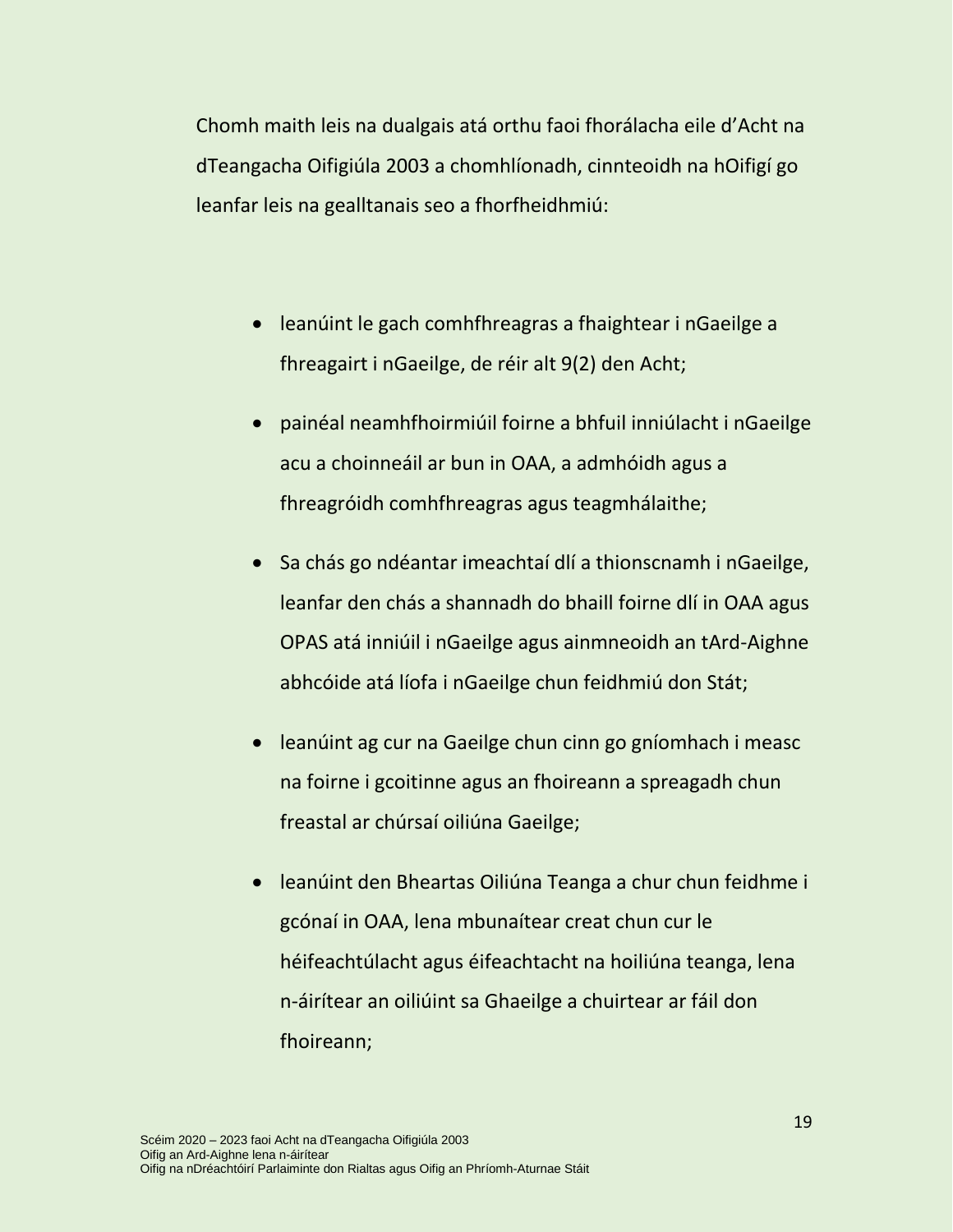- leanúint de nuashonrú a dhéanamh ar Ríomhleabhar Reachtanna na hÉireann (eISB), ionas go n-áireofaí ann téacs Gaeilge na nAchtanna uile (lena n-áirítear leasuithe bunreachtúla) arna n-achtú i nGaeilge nó sa dá theanga oifigiúla;
- leanúint ag cinntiú, nuair a shuiteáiltear córais ríomhaireachta nua nó nuair atá cothabháil chuí nó uasghrádú cuí á dhéanamh ar chórais ríomhaireachta ábhartha atá ann cheana, go bhfuil siad comhoiriúnach leis an nGaeilge faoi réir a bhfuil ar fáil agus gan dochar don leibhéal seirbhísí atá ar fáil cheana féin;
- a ghealladh go gcuirfear seirbhísí idirghníomhacha ar fáil go comhuaineach sa dá theanga amach anseo, sa chás go néileodh cúinsí sin (i bhfianaise shainordú na nOifigí, is ar éigean a bhfuil éileamh ar bith ar sheirbhísí idirghníomhacha atá dírithe ar an bpobal i gcoitinne);
- leanúint den phainéal abhcóidí atá líofa i nGaeilge agus a thug le fios go bhfuil siad sásta feidhmiú don Stát a choinneáil faoi athbhreithniú i gcónaí;
- leanúint den leibhéal éilimh ar sheirbhísí Gaeilge ó chliaint agus ó chustaiméirí a thomhais ar bhonn leanúnach agus aon bhearta breise is gá a chur i bhfeidhm lena chinntiú go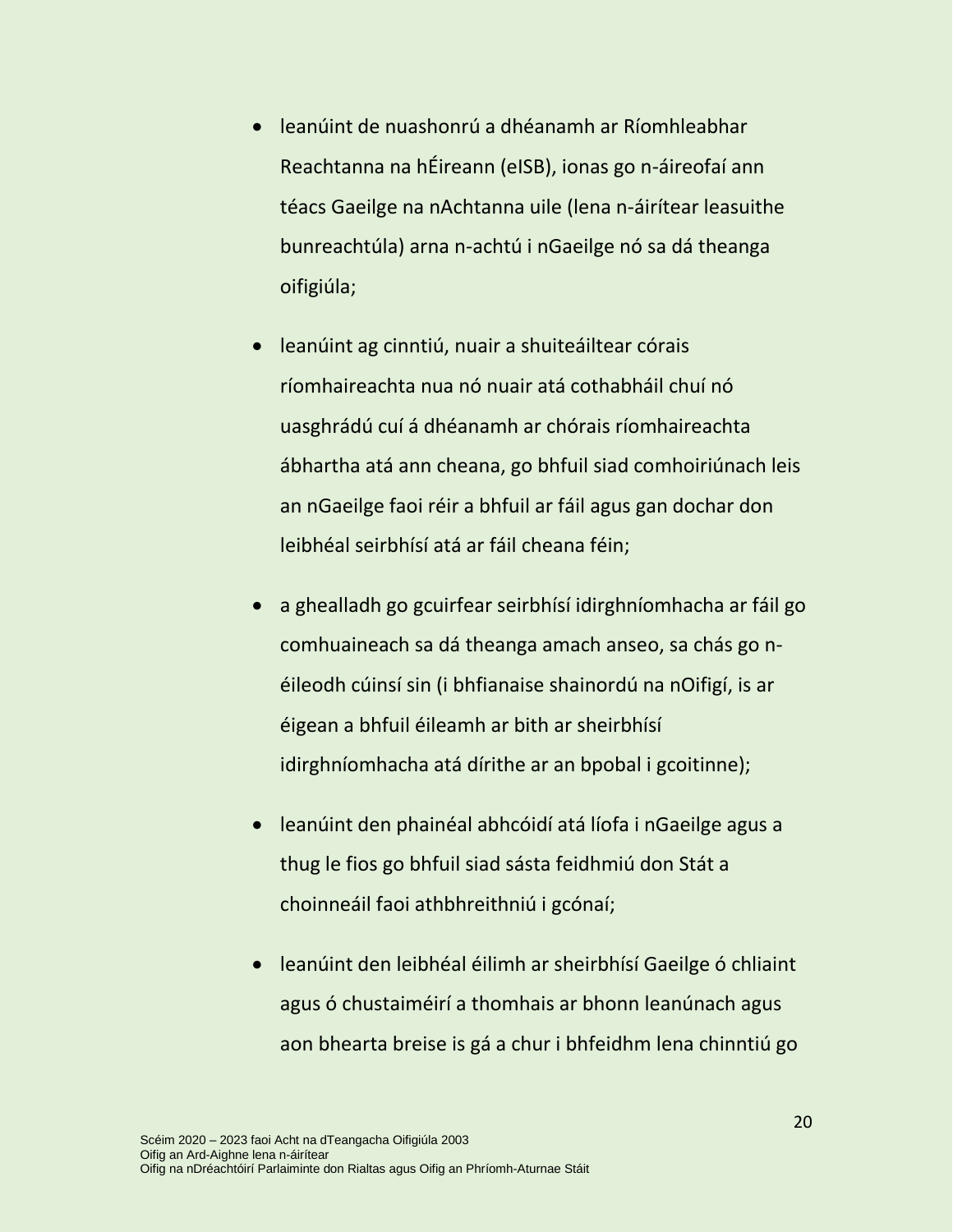bhfuil acmhainní leordhóthanacha ar fáil chun freastal ar na héilimh sin;

- leanúint de chothabháil a dhéanamh ar Ghrúpa neamhfhoirmeálta Sainleasa Gaeilge san OAA, a bhfuil ról aige maidir le cur chun cinn na Gaeilge i gcoitinne san OAA, trí imeachtaí sóisialta agus eile;
- **.** leanúint den Chiorcal Comhrá in OPAS;
- leanúint den phost Oifigeach Gaeilge a choinneáil i ngach Oifig d'fhonn cur chuige dírithe comhordaithe a sholáthar maidir le leibhéal na seirbhíse a sholáthraítear i nGaeilge a fheabhsú le linn shaolré na Scéime;
- leanúint d'athbhreithniú leanúnach a dhéanamh ar an líon foirne atá inniúil sa Ghaeilge agus ar earcú ball foirne a bhfuil sé ar a gcumas feidhmiú trí mheán na Gaeilge agus an Bhéarla d'fhonn dualgais a chomhlíonadh nuair is gá;
- leanúint d'fhardal leictreonach agus páipéir d'ábhar acmhainne Gaeilge a chothabháil agus a nuashonrú ar bhonn leanúnach san OPAS;
- leanúint de rochtain a sholáthar ar leathanach acmhainní Gaeilge nuashonraithe trí inlíon OAA agus ar liosta cruachóipe d'acmhainní Gaeilge atá ar fáil i leabharlann OAA;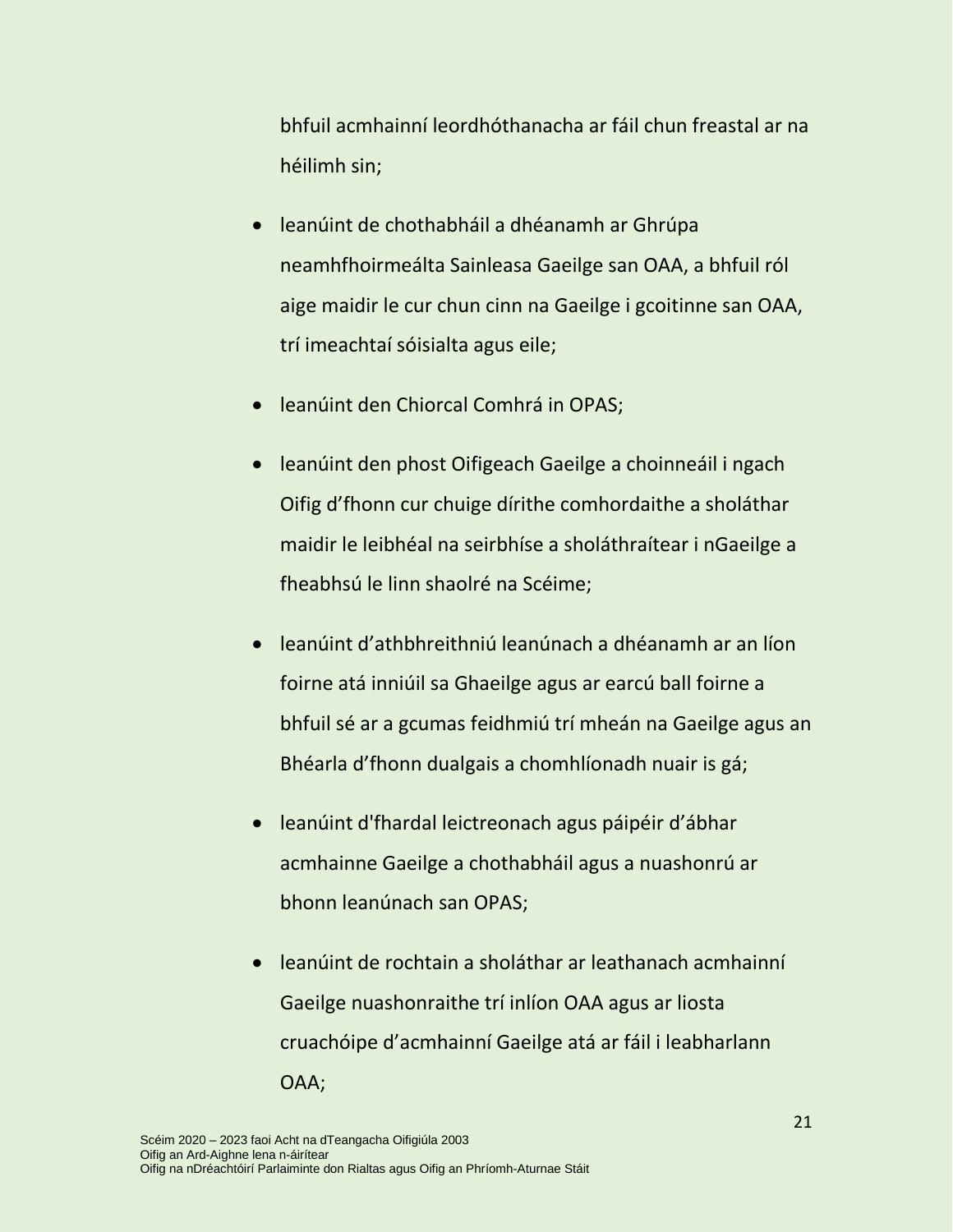- leanúint de láithreáin ghréasáin na nOifigí a chothabháil agus a nuashonrú i bhformáid dhátheangach. Chuige sin, cinnteoidh na hOifigí go mbeidh gach foilseachán, lena náirítear aon bhileoga eolais agus aon bhróisiúir a fhoilsítear i nGaeilge nó sa dá theanga, ar fáil ar leagan Gaeilge an láithreáin gréasáin ag an am céanna leis an leagan Béarla;
- a chinntiú go mbeidh an t-ábhar ar aon láithreáin ghréasáin nua a bhunóidh na hOifigí le linn na Scéime seo sa dá theanga;
- Sa chás go bhfógraítear folúntais phoist ar láithreáin ghréasáin na nOifigí, na fógraí a fhoilsiú sa dá theanga;
- leanúint de sheoltaí ríomhphoist ar leith a choinneáil i leith gach Oifige [\(eolas@ag.irlgov.ie](mailto:eolas@ag.irlgov.ie) [eolas@csso.gov.ie\)](mailto:eolas@csso.gov.ie) chuig ar féidir fiosruithe i nGaeilge a chur chucu, agus an séanadh caighdeánach sa dá theanga a bheith ar gach teachtaireacht ríomhphoist amach;
- a chinntiú go leanfaidh na hOifigí de na foirmeacha iarratais a tháirgeann siad a chur ar fáil go comhuaineach sa dá theanga oifigiúla ar na láithreáin ghréasáin agus, nuair is cuí, foirmeacha den sórt sin a fhoilsiú sa dá theanga faoi chlúdach amháin. Cinnteoidh na hOifigí, nuair a sholáthraítear leaganacha ar leithligh Gaeilge agus Béarla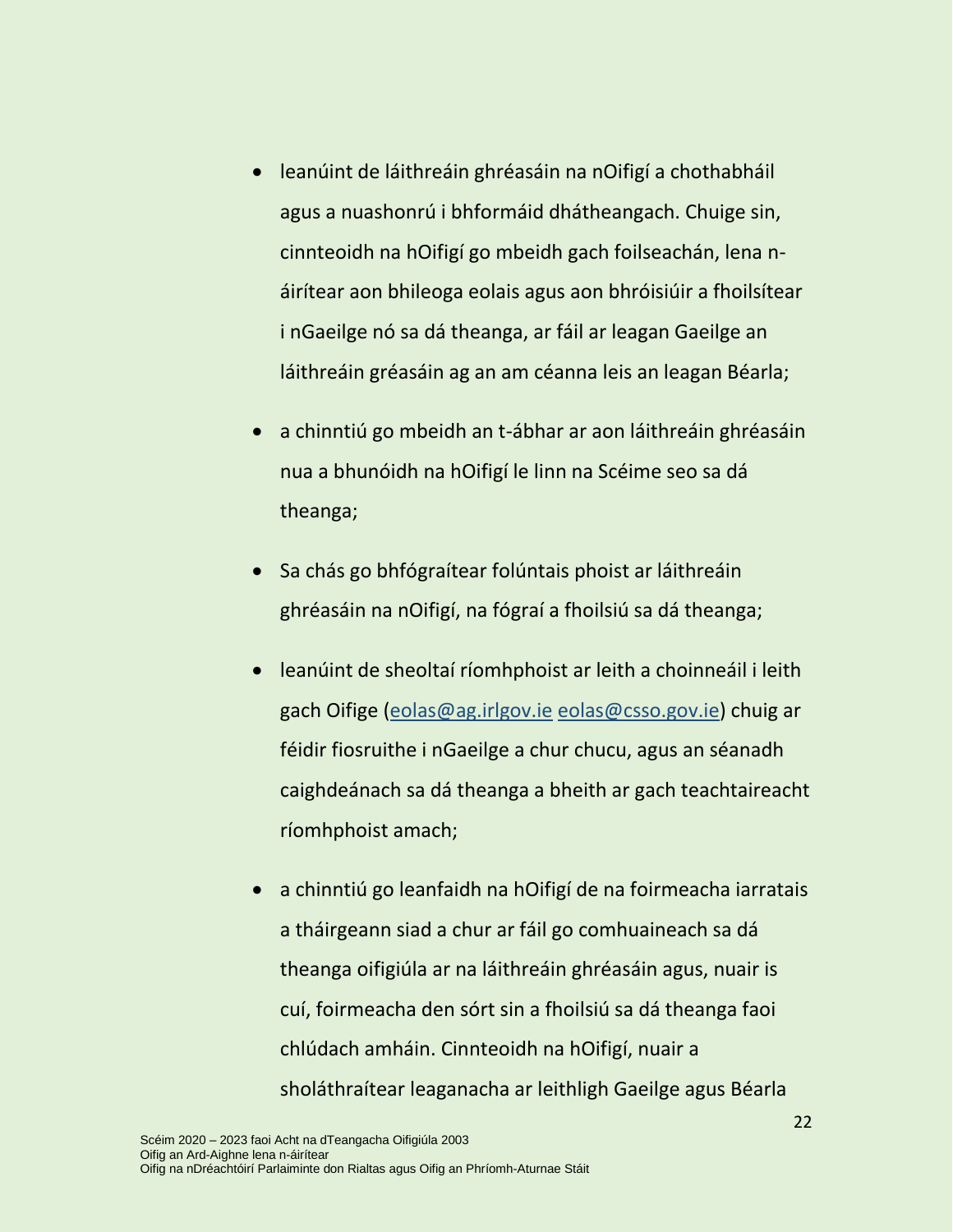d'fhoirmeacha iarratais, go mbeidh ráiteas cuí ar an leagan Béarla den cháipéis ag cur in iúl go bhfuil leagan ar leith Gaeilge den cháipéis ar fáil, agus go mbeidh an leagan Gaeilge chomh héasca le fáil leis an leagan Béarla;

- tosaíocht a thabhairt don Ghaeilge ar lógónna na nOifigí ar gach stáiseanóireacht, duillín dea-mhéin agus cárta gnó;
- leanúint lena ghealladh go gcomhlíonfar na riachtanais maidir le hoiliúint agus acmhainní arna sainaithint ag na hOifigigh Gaeilge i dtuairiscí rialta chuig na Coistí/Bord Bainistíochta áitiúla agus Príomhúla.

### 6.2 Ríomhleabhar Reachtanna na hÉireann (eISB)

Foilsíonn Oifig an Ard-Aighne [Ríomhleabhar Reachtanna na hÉireann](http://www.irishstatutebook.ie/) (eISB) ar líne. Tá téacs iomlán na nAchtanna agus na nIonstraimí Reachtúla ó 1922 i leith sa eISB, sa teanga inar achtaíodh nó ina ndearnadh iad. Sa chás gur achtaíodh Acht sa dá theanga oifigiúla (mar shampla, Acht lena leasaítear an Bunreacht), tá téacs an Achta ar fáil sa dá theanga oifigiúla ar eISB. Tá téacs iomlán an Bhunreachta foilsithe freisin sa dá theanga oifigiúla. Tá téacs comhéadain láithreán gréasáin eISB sa dá theanga freisin.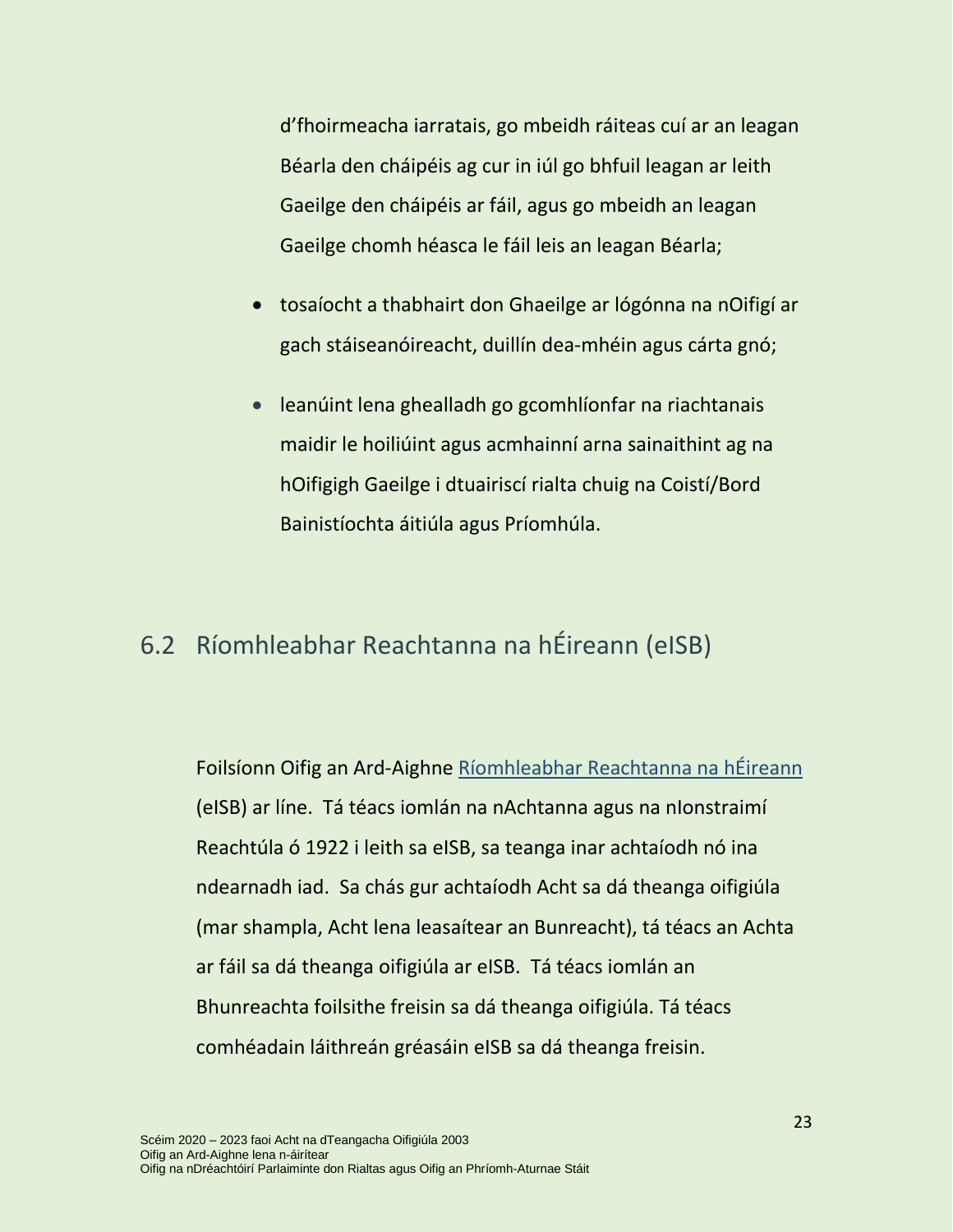Níl sé beartaithe leagan Gaeilge de Ríomhleabhar Reachtanna na hÉireann a fhoilsiú ina mbeadh aistriúchán oifigiúil ar an reachtaíocht uile. Óstálann Seirbhís Thithe an Oireachtais (STO) [láithreán gréasán](http://www.achtanna.ie/)  [dátheangach](http://www.achtanna.ie/) mar a bhfuil aistriúchán go Gaeilge ar Achtanna an Oireachtais a achtaíodh i mBéarla ó 1922 go 2009 (roinnt eisceachtaí san áireamh).

#### 6.3 Reachtaíocht

Is i mBéarla a dhéantar gach reachtaíocht phríomhúil agus thánaisteach a dhréachtú in Oifig na nDréachtóirí Parlaiminte don Rialtas. Is ar Rannóg an Aistriúcháin in Oifig na mBillí, Seirbhís Thithe an Oireachtais atá an fhreagracht gach reachtaíocht phríomhúil a aistriú go Gaeilge.

#### 6.4 Fáilteoirí/Teileafónaithe

Is í an fhoireann fáiltithe agus na teileafónaithe an chéad phointe teagmhála ag cuairteoirí chuig na hOifigí agus ag glaoiteoirí ar na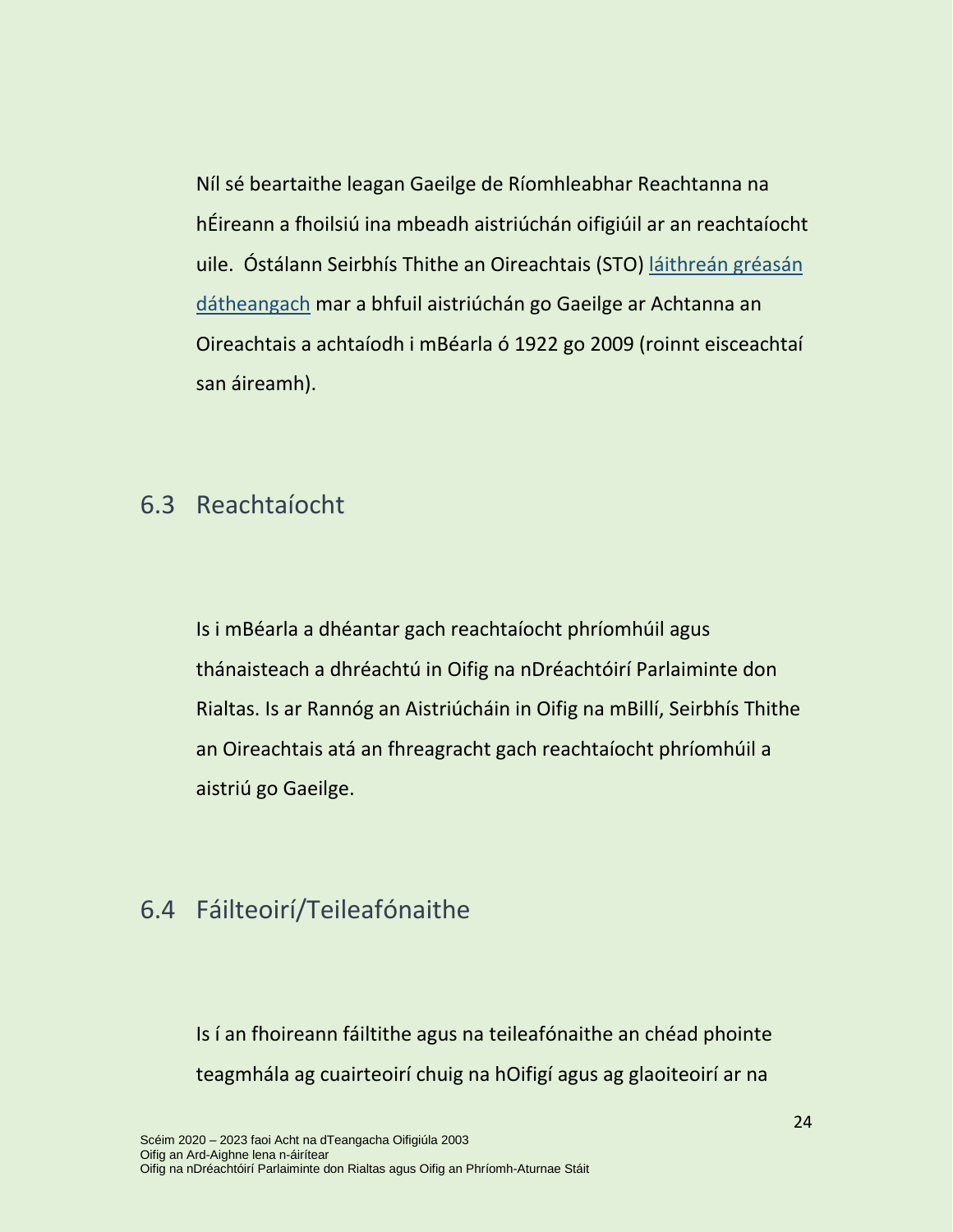hOifigí. Beidh sé mar bheartas ag na hOifigí a chinntiú go leantar den ghnáthchleachtas maidir le Seirbhís Ardchaighdeáin do Chustaiméirí a chur i bhfeidhm sa réimse seo. Dá réir sin, ó thús na Scéime:

- Cinnteoidh an fhoireann fáiltithe agus na teileafónaithe go leanfar d'ainm na nOifigí a thabhairt i nGaeilge agus i mBéarla araon;
- Tá an fhoireann fáiltithe agus na teileafónaithe eolach ar na gnáthbhealaí chun beannú do dhuine i nGaeilge;
- Tá socruithe cuí i bhfeidhm ionas gur féidir daoine den phobal a shannadh nó a aistriú gan mhoill chuig oifigeach a phléifidh lena bhfiosrú i nGaeilge, má atá sin ar fáil;
- Cuirfear oiliúint athnuachana ar fáil go leanúnach, de réir mar is gá, don fhoireann fáiltithe agus do na teileafónaithe, lena chinntiú go ndéileálfar le cumarsáid i nGaeilge go pras agus go sásúil.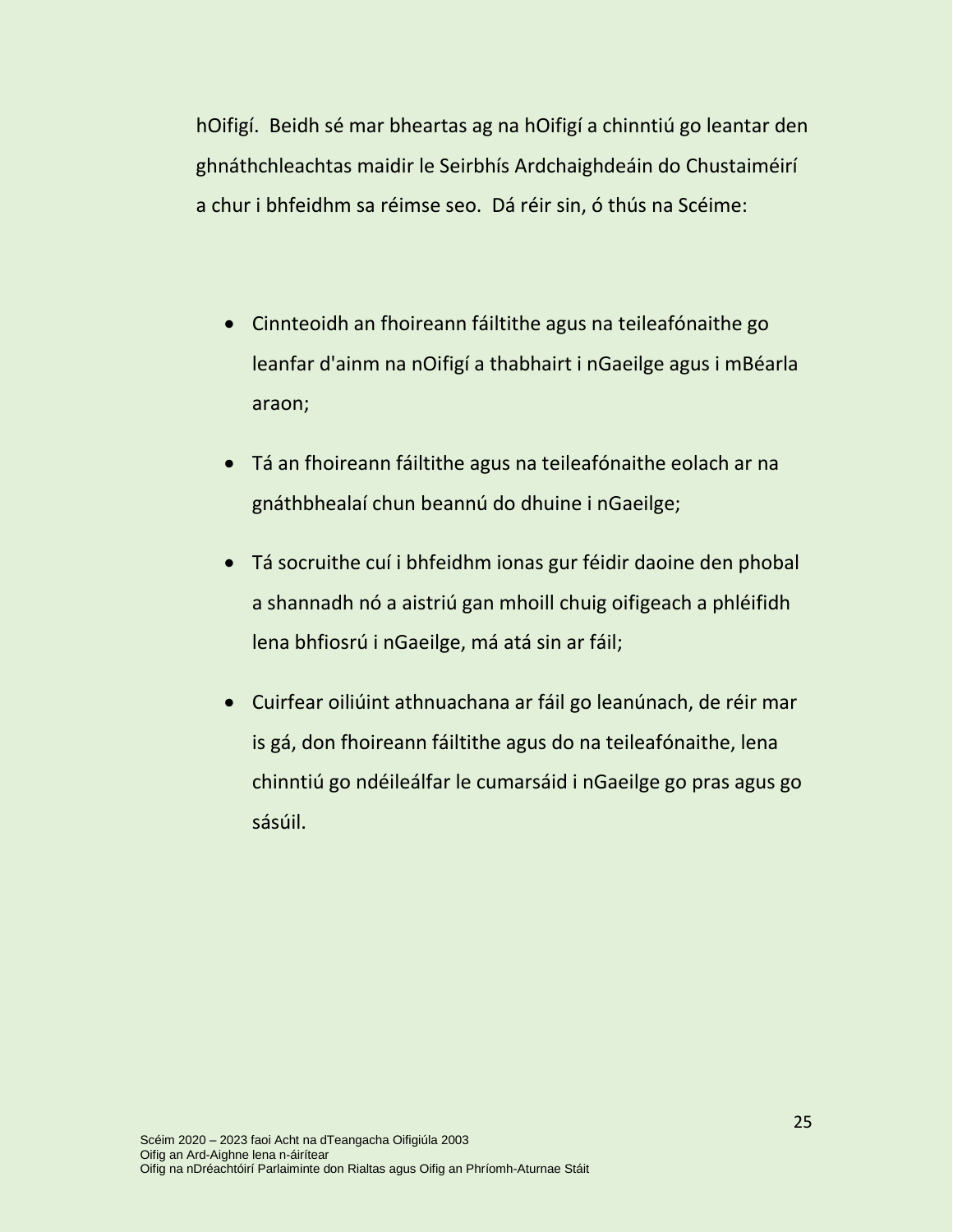### 6.5 Oifigeach na Gaeilge

Leanfaidh Oifigigh na Gaeilge sna hOifigí i mbun na nithe seo a leanas:

- comhoibriú le chéile chun cur chuige atá dírithe agus comhordaithe a chur ar fáil a fheabhsóidh leibhéal na seirbhíse a sholáthraítear i nGaeilge le linn shaolré na Scéime;
- dul i mbun idirchaidrimh le Ceann Riaracháin agus Ceann Seirbhísí Corparáideacha na nOifigí faoi seach maidir le riachtanais oiliúna foirne a shainaithneofar ó am go chéile;
- cúnamh cúltaca agus pointe tagartha a chur ar fáil do gach ball foirne a ghlacann glaonna teileafóin nó a dhéileálann le comhfhreagras scríofa nó leictreonach eile i nGaeilge;
- comhairle a thabhairt faoin uair is gá ábhar Gaeilge a chur amach lena aistriú go gairmiúil;
- tuairisceoidh go rialta don Cheann Riaracháin, Cheann Seirbhísí Corparáideacha faoi seach agus do na Coistí/Boird Bainistíochta Príomhúla agus áitiúla agus Comhpháirtíochtaí mar is cuí chomh maith leis na céimeanna atá glactha chun gealltanais na nOifigí faoi Scéim 2020 - 2023 a chomhlíonadh a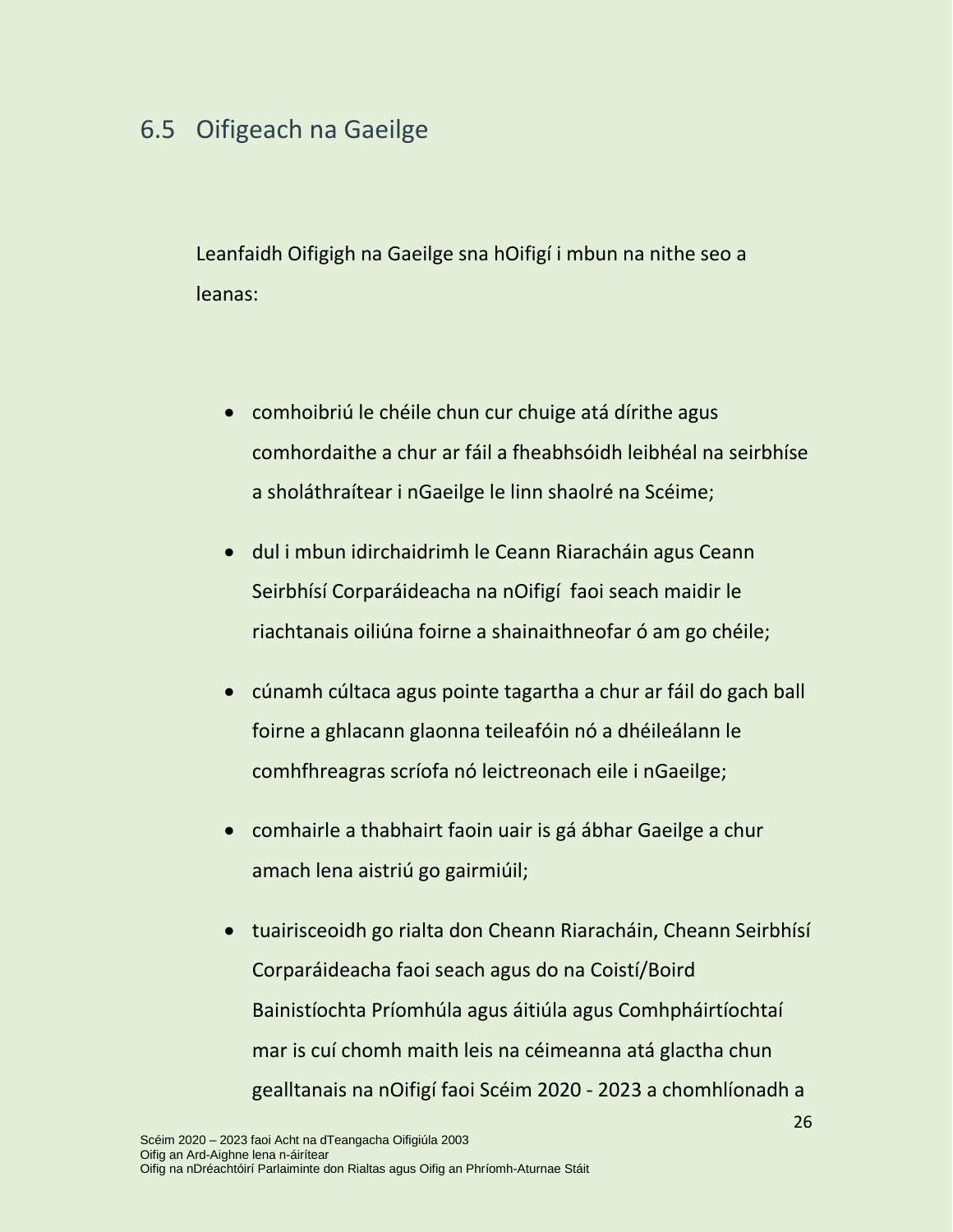shainaithint agus moltaí a dhéanamh maidir le riachtanais bhreise oiliúna agus acmhainní;

- tabhairt faoi fhardal, i gcomhar leis an bhfeidhm Acmhainní Daonna i ngach Oifig faoi seach, den éileamh ar sheirbhísí Gaeilge, le linn tréimhse feidhmithe Scéim 2020 - 2023;
- tabhairt faoi shuirbhé, i gcomhar leis an bhfeidhm Acmhainní Daonna i ngach Oifig faoi seach, ar leibhéil inniúlachta na foirne i nGaeilge faoi dheireadh mhí na Nollag 2020;
- dul i mbun idirchaidrimh leis an Oifigeach Oiliúna agus Forbartha i ngach Oifig faoi seach maidir le cúrsaí oiliúna Gaeilge a chur chun cinn;
- dul i mbun idirchaidrimh leis an bhfeidhm Acmhainní Daonna i ngach Oifig faoi seach maidir le taifead cothrom le dáta a bhunú de na baill foirne atá inniúil i nGaeilge faoi mhí na Nollag 2020;
- dul i mbun idirchaidrimh leis an bhfeidhm Leabharlainne agus Eolais agus lucht TFC i ngach Oifig faoi seach maidir le nuashonrú an fhardail leictreonaigh agus páipéir d'ábhar acmhainne i nGaeilge;
- dul i mbun idirchaidrimh leis na hAonaid Leabharlann agus Fios Gnó agus TFC in OAA maidir le huasdátú a dhéanamh ar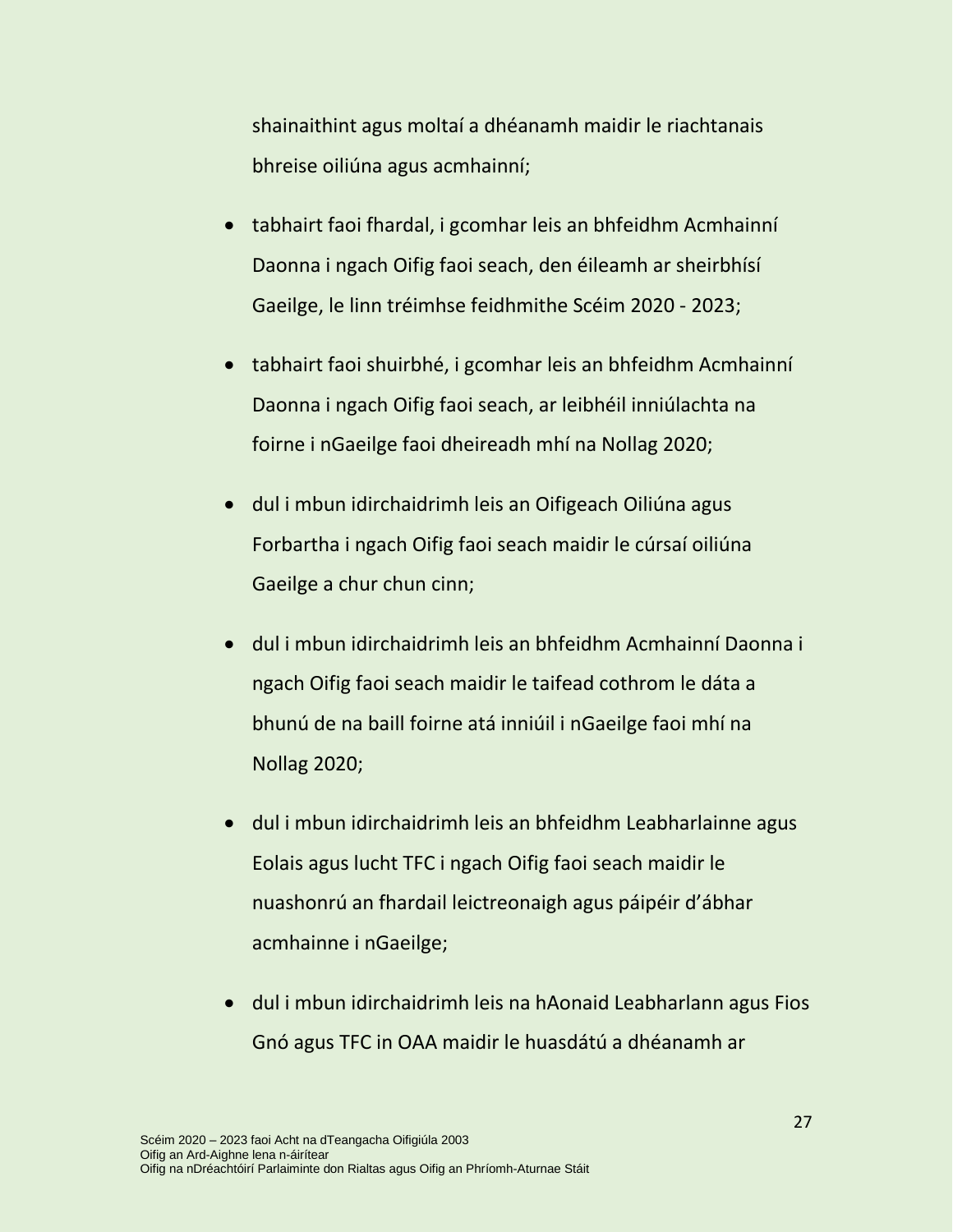leathanach na n-acmhainní Gaeilge ar an inlíon agus maidir le huasdátú na treorach cruachóipe don leabharlann in OAA.

### 6.6 Poist a Shonraítear a bhfuil Gá leis an nGaeilge

I bhfianaise bheartas an Rialtais maidir le soláthar feabhsaithe seirbhísí i nGaeilge, thug na hOifigí faoi athbhreithniú i dtaca le poist a bhfuil inniúlacht Gaeilge riachtanach dóibh. Aithníodh róil na nOifigeach Gaeilge sa chatagóir seo agus tá socruithe in áit chuige sin.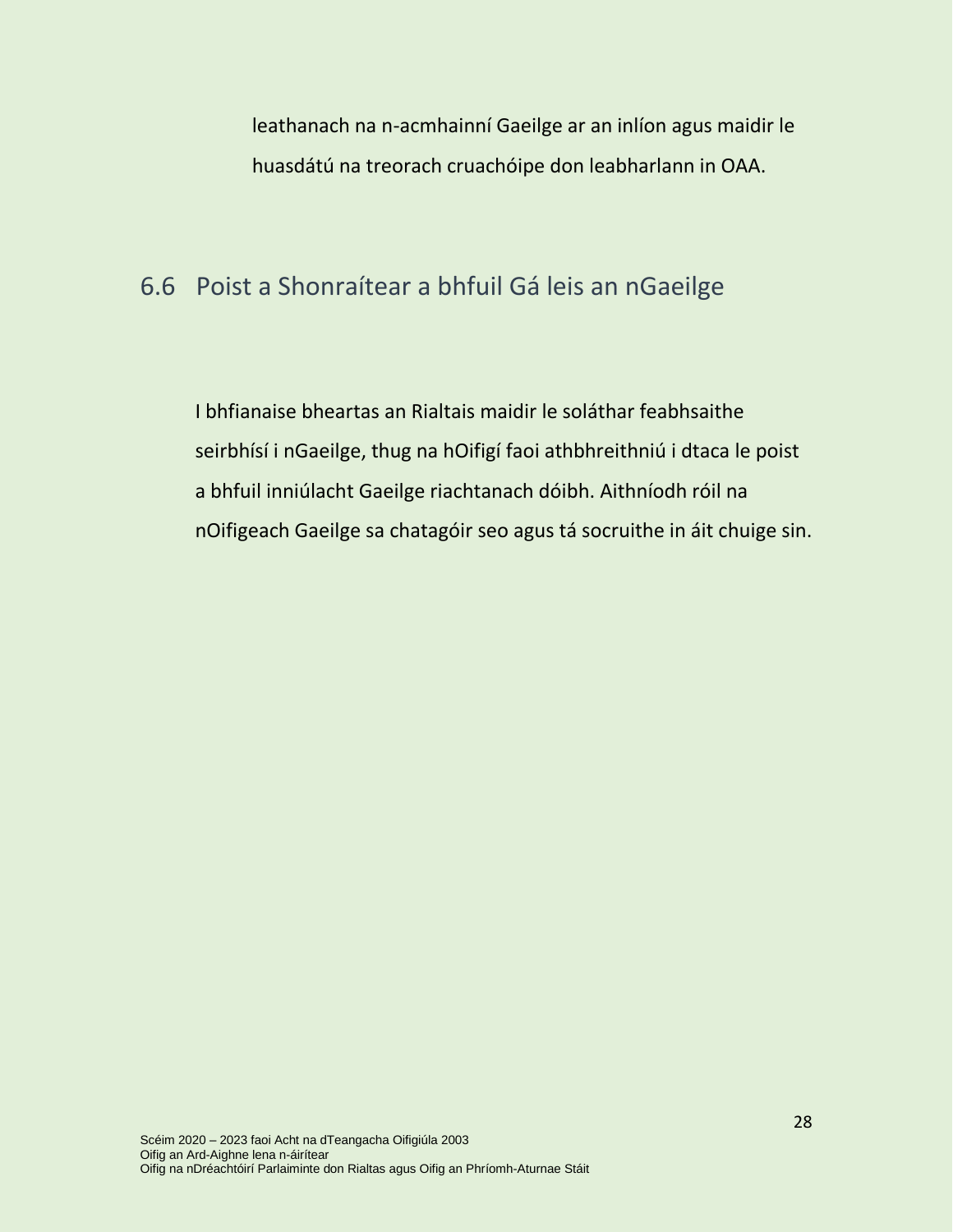## <span id="page-30-0"></span>7. Monatóireacht

Coinneoidh an tOifigeach Gaeilge i ngach Oifig, i gcomhar leis an gCeann Riaracháin/Ceann Seirbhísí Corparáideacha cuí, feidhmiú éifeachtach na Scéime faoi athbhreithniú, agus cuirfidh sé nó sí tuairiscí tréimhsiúla chuig an gCoiste/Bord Bainistíochta áitiúil cuí agus chuig Comhchoiste Comhairleach Bainistíochta Príomhúil OAA/OPAS.